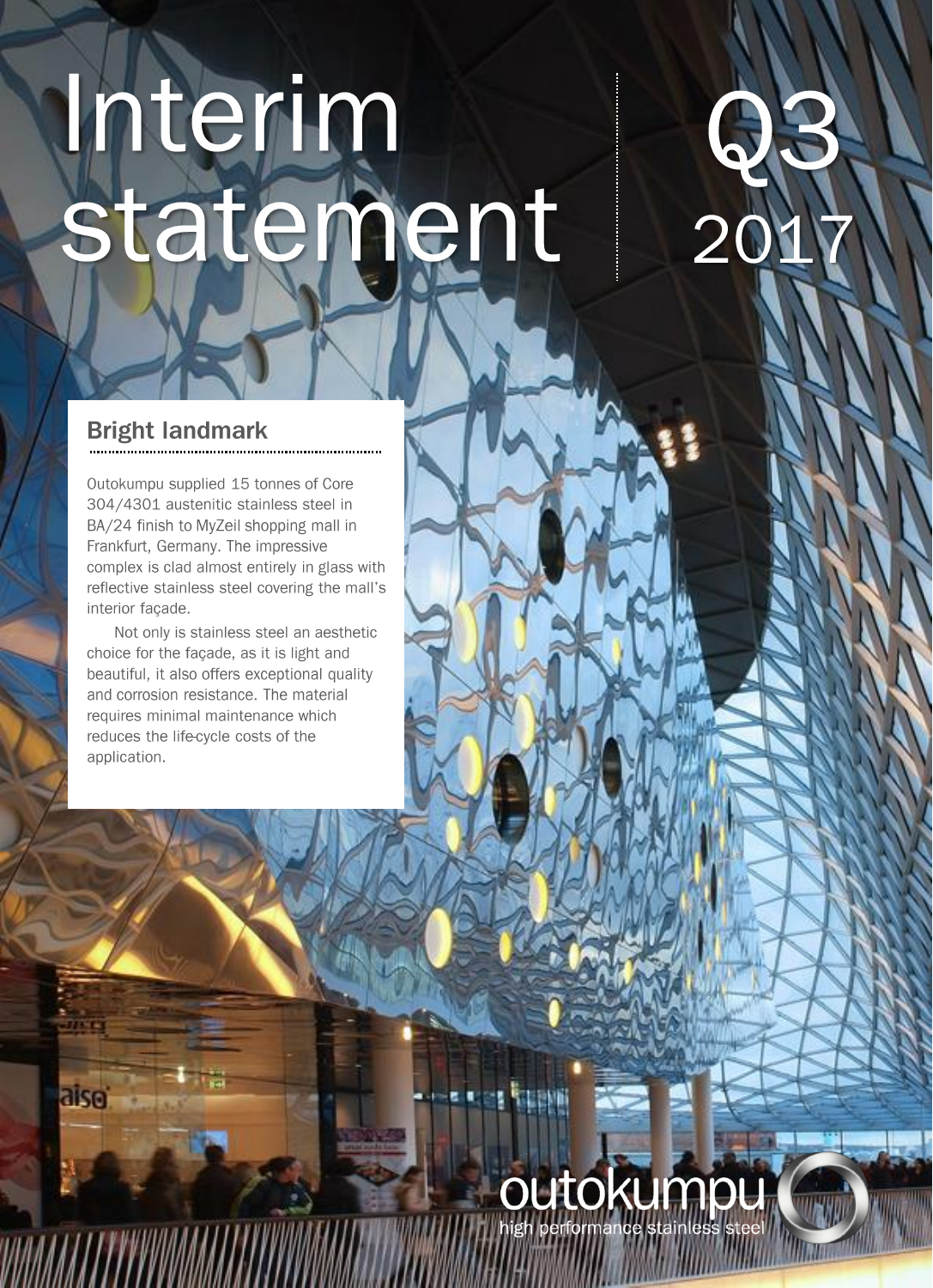

## **Contents**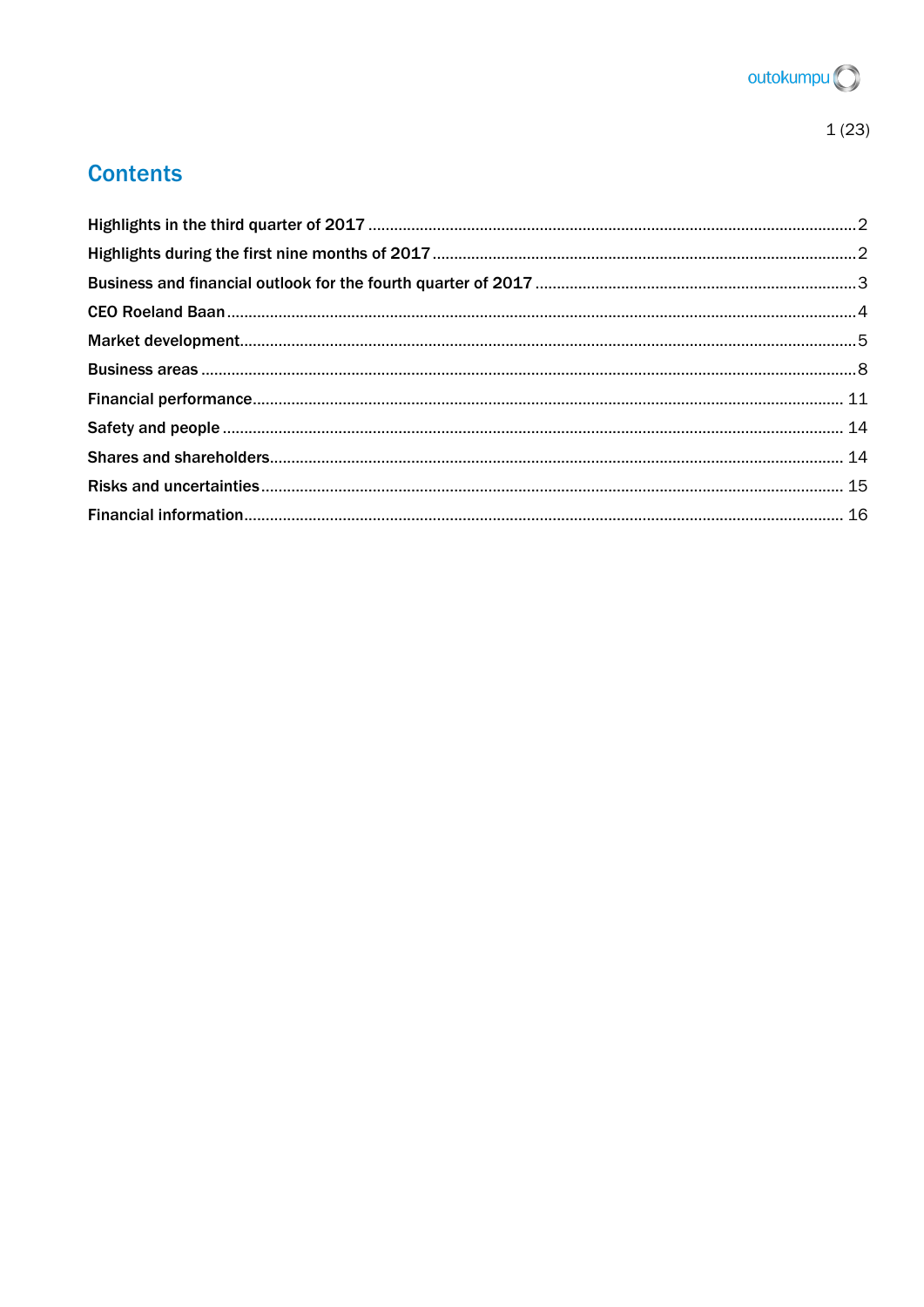## Third-quarter earnings burdened by raw material-related losses. Group adjusted EBITDA at EUR 56 million

## <span id="page-2-0"></span>Highlights in the third quarter of 2017

Outokumpu's third-quarter adjusted EBITDA amounted to EUR 56 million, compared to EUR 116 million in the third quarter of 2016. Despite successful cost reductions, higher base prices in Europe and increased deliveries in the Americas, profitability declined year-on-year due to raw material-related inventory and metal derivative losses of EUR 41 million (gains of EUR 6 million)<sup>1</sup>, as well as due to third-party supplier production issues in the Americas. The reference period includes a positive impact from a reversal of credit loss allowances of EUR 22 million.

- Stainless steel deliveries were 623,000 tonnes (608,000 tonnes).
- Adjusted EBITDA<sup>2</sup> was EUR 56 million (EUR 116 million).
- EBITDA was EUR 62 million (EUR 119 million).
- Adjusted EBIT<sup>3</sup> was EUR 2 million (EUR 38 million).
- EBIT was EUR 9 million (EUR 40 million).
- Operating cash flow was EUR 126 million (EUR 61 million).
- Net debt decreased to EUR 1,130 million (June 30, 2017: EUR 1,239 million).
- Gearing was 44.4% (June 30, 2017: 48.4%).
- Return on capital employed (ROCE) was 12.4% (9.3%).

## <span id="page-2-1"></span>Highlights during the first nine months of 2017

- Stainless steel deliveries were 1,887,000 tonnes (1,848,000 tonnes).
- Adjusted EBITDA was EUR 549 million (EUR 211 million).
- EBITDA was EUR 580 million (EUR 227 million).
- Adjusted EBIT was EUR 384 million (EUR 18 million).
- EBIT was EUR 415 million (EUR 34 million).
- Operating cash flow was EUR 223 million (EUR 190 million).

-

<sup>1</sup> Figures in parentheses refer to the corresponding period for 2016, unless otherwise stated.

<sup>2</sup> EBITDA excluding items classified as adjustments. Adjustments are material income and expense items such as restructuring costs, and gains or losses on sale of assets or businesses.

<sup>3</sup> EBIT excluding items classified as adjustments.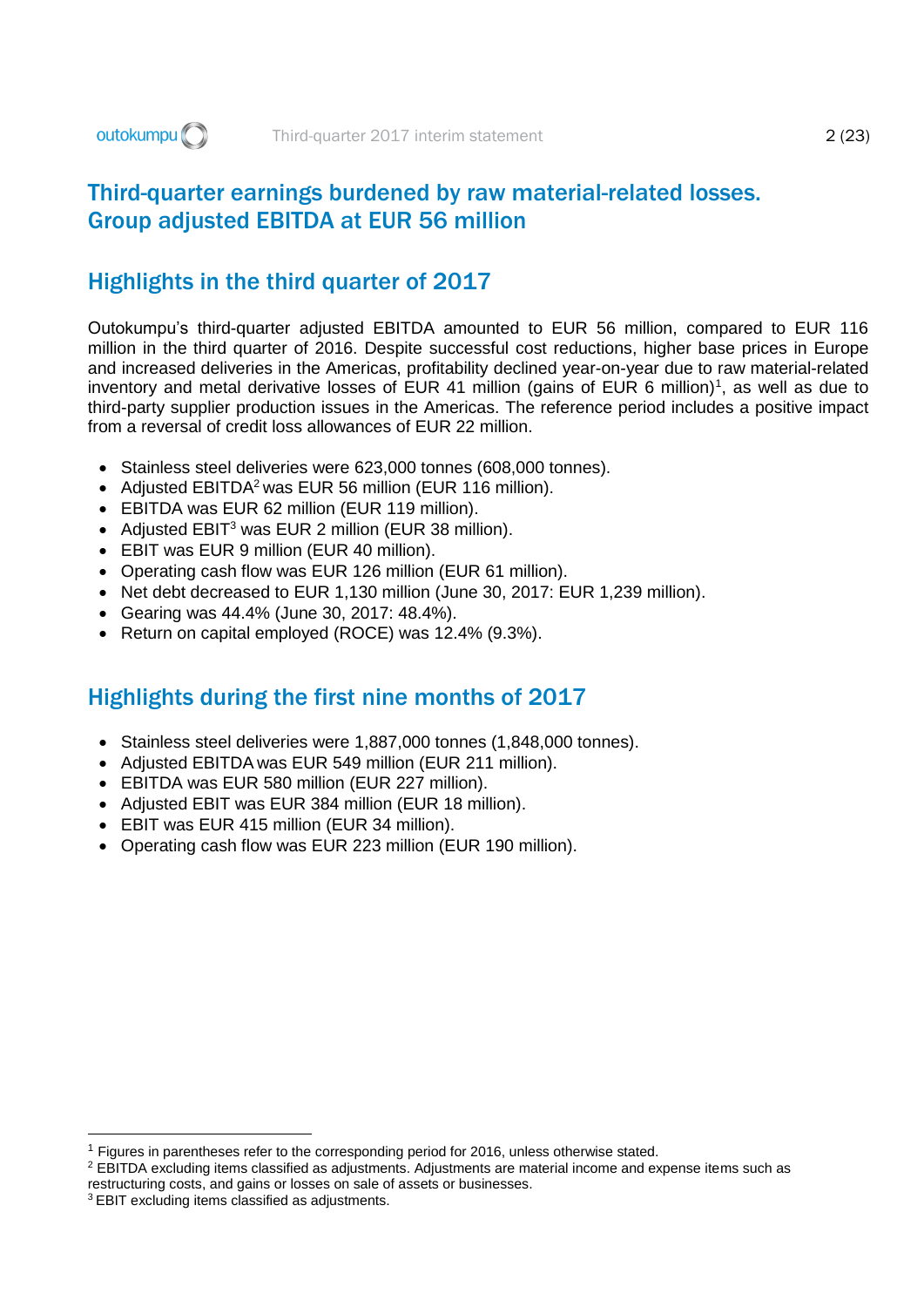

|                                              |                    | III/17       | III/16 | IVI7   | $I-III/17$ | H <sub>III</sub> /16 | 2016   |
|----------------------------------------------|--------------------|--------------|--------|--------|------------|----------------------|--------|
| Sales                                        | <b>EUR</b> million | 1,482        | 1,419  | 1,659  | 4,898      | 4,183                | 5,690  |
| <b>EBITDA</b>                                | <b>EUR</b> million | 62           | 119    | 209    | 580        | 227                  | 355    |
| Adjusted EBITDA <sup>1)</sup>                | <b>EUR</b> million | 56           | 116    | 199    | 549        | 211                  | 309    |
| <b>EBIT</b>                                  | <b>EUR</b> million | 9            | 40     | 154    | 415        | 34                   | 103    |
| Adjusted EBIT <sup>2)</sup>                  | <b>EUR</b> million | $\mathbf{2}$ | 38     | 145    | 384        | 18                   | 57     |
| Result before taxes                          | <b>EUR</b> million | $-24$        | 13     | 127    | 327        | $-56$                | $-13$  |
| Net result for the period                    | <b>EUR</b> million | $-27$        | 13     | 109    | 264        | $-48$                | 144    |
| Earnings per share                           | <b>EUR</b>         | $-0.07$      | 0.03   | 0.26   | 0.64       | $-0.12$              | 0.35   |
| Diluted earnings per share                   | <b>EUR</b>         | $-0.07$      | 0.03   | 0.25   | 0.62       | $-0.12$              | 0.35   |
| Return on capital employed                   | %                  | 12.4         | 9.3    | 13.2   | 12.4       | 9.3                  | 2.6    |
| Net cash generated from operating activities | <b>EUR</b> million | 126          | 61     | 150    | 223        | 190                  | 389    |
| Net debt at the end of period                | <b>EUR</b> million | 1,130        | 1,396  | 1,239  | 1,130      | 1,396                | 1,242  |
| Debt-to-equity ratio at the end of period    | %                  | 44.4         | 65.3   | 48.4   | 44.4       | 65.3                 | 51.4   |
| Capital expenditure                          | <b>EUR</b> million | 40           | 43     | 31     | 90         | 103                  | 164    |
| Stainless steel deliveries 3)                | 1,000 tonnes       | 623          | 608    | 625    | 1,887      | 1,848                | 2,444  |
| Personnel at the end of period <sup>4)</sup> |                    | 10,276       | 10,785 | 10,254 | 10,276     | 10,785               | 10,600 |

 $1)$  Adjusted EBITDA = EBITDA – Items classified as adjustments.

 $^{2)}$  Adjusted EBIT = EBIT – Items classified as adjustments.

3) Excludes ferrochrome deliveries.

<sup>4)</sup> On June 30, 2017 Group employed in addition some 750 summer trainees.

## <span id="page-3-0"></span>Business and financial outlook for the fourth quarter of 2017

Underlying stainless steel demand is expected to remain healthy in both Europe and the US in the fourth quarter. However, typical seasonal slowdown in the US market is expected to have a negative impact on business area Americas' deliveries in the fourth quarter. Business area Europe's deliveries are expected to remain relatively flat compared to the third quarter.

Ferrochrome production is expected to be at normal levels. However, planned maintenance work in European stainless steel mills is expected to have a negative impact on fourth-quarter profitability with additional maintenance costs of approximately EUR 30 million.

The net impact of raw material-related inventory and metal derivative gains/losses is expected to be slightly positive in the fourth quarter.

Outokumpu expects its fourth-quarter adjusted EBITDA to be higher compared to the previous quarter (III/17: EUR 56 million).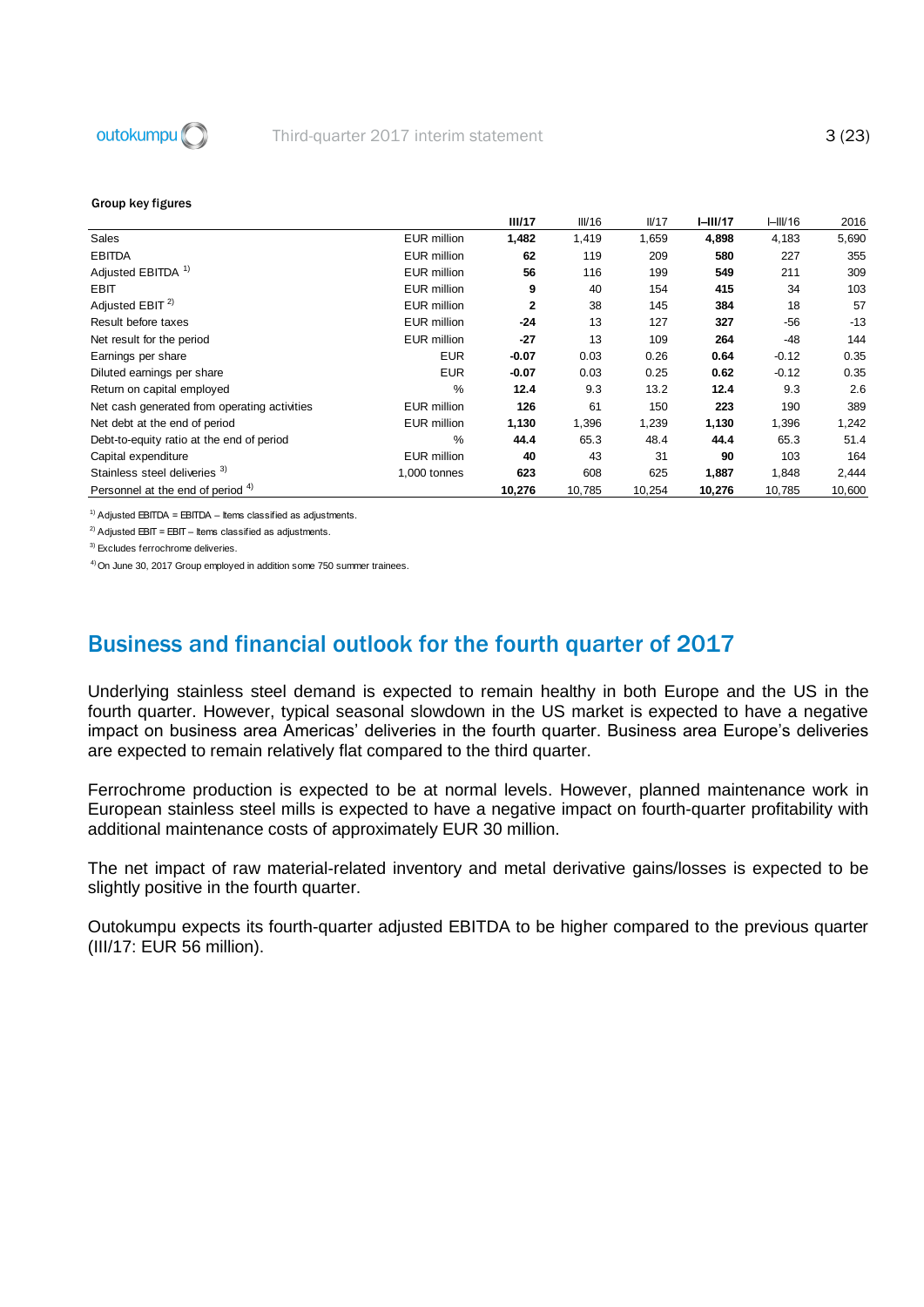

## <span id="page-4-0"></span>CEO Roeland Baan:

"Outokumpu's third-quarter results reflected the seasonal pattern with an adjusted EBITDA of 56 million euros. In addition to the typical third-quarter dip, profitability was burdened by low ferrochrome production volumes as well as the raw material related timing and hedging impacts. Third-party supplier production issues in the Americas had a notable negative impact on the business area's profitability. We are confident that strict focus on commercial excellence and ongoing actions will bring the business area's performance back on track. High deliveries and rigorous cost control during this year show that, operationally, business area Americas is continuously making progress.

Business area Europe's deliveries were stable and underlying performance improved year-on-year. This development was supported by continued progress in reducing our cost base. I am also happy to confirm that our ferrochrome production is at full speed after the successful maintenance and ramp up of the damaged ferrochrome furnace. Normal production levels were reached at the end of August as planned.

Our actions to decrease net debt continue to pay off. Third-quarter cash flow was on a healthy level at 126 million euros. Net debt decreased to 1,130 million euros demonstrating that our net debt target of less than 1.1 billion euros by the end of 2017 is firmly in reach.

During the final quarter of the year, we expect improving profitability supported by positive market fundamentals and healthy underlying stainless steel demand in our main markets, Europe and the US. We are solidly on our way in achieving our 2020 vision to be the best value creator in stainless steel through customer orientation and efficiency."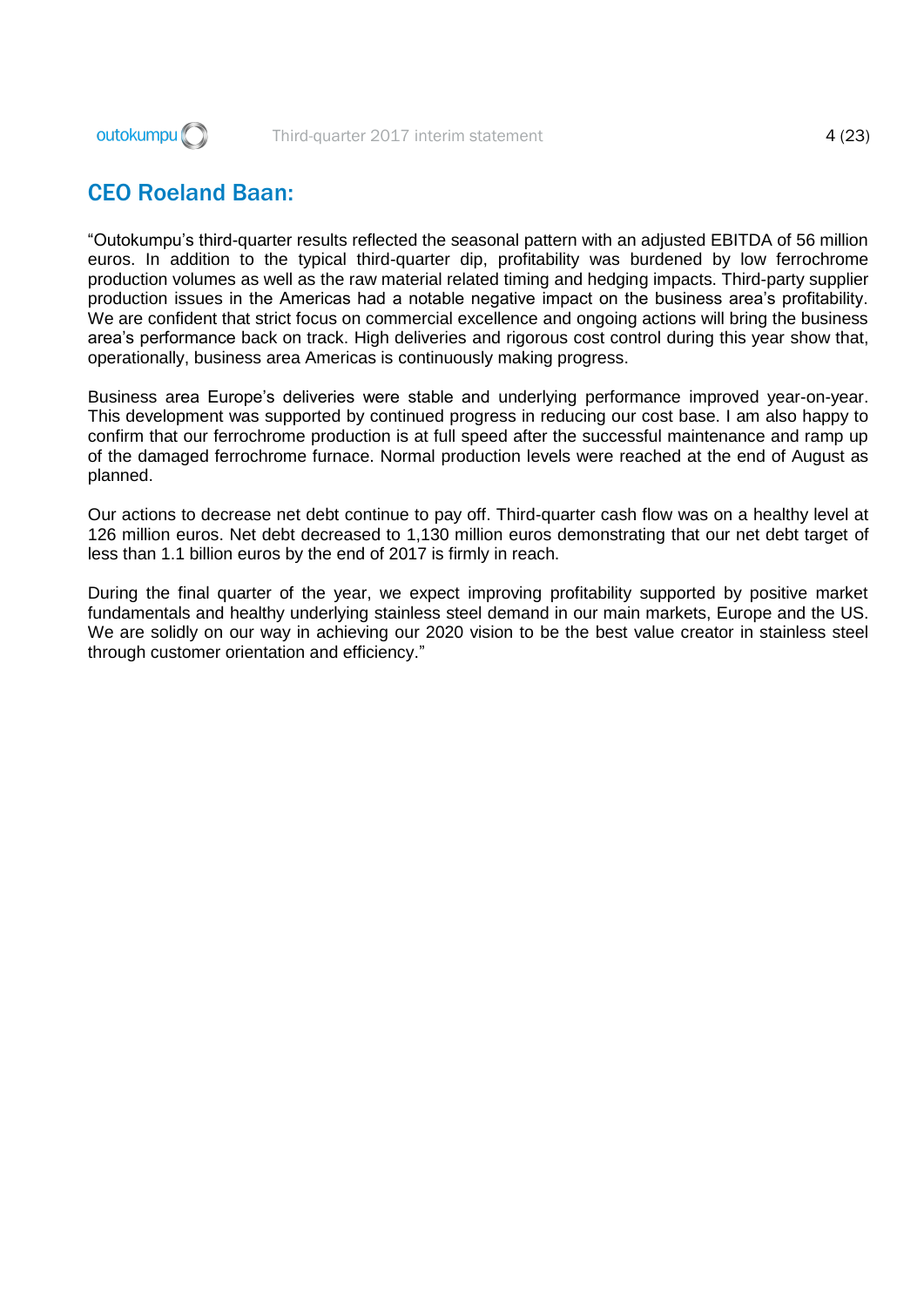

## <span id="page-5-0"></span>Market development

#### Stainless steel demand

Global apparent stainless steel consumption<sup>4</sup> increased by 4.7% in the third quarter of 2017 compared to the same period last year. Growth in EMEA and APAC reached 3.0% and 5.7%, respectively, while growth in Americas was slightly negative at -0.1%. Global real demand for stainless steel products increased by 5.4% year-on-year, driven by growth of 6.0% in APAC, 5.1% in EMEA and 1.0% in the Americas.

Demand increase was most prominent in the ABC & Infrastructure, Consumer Goods & Medical and Chemical, Petrochemical & Energy segments with growth of 6.7%, 5.7% and 4.7% year-on-year, respectively. Meanwhile, demand increased by 3.7% and by 3.5% in the Industrial & Heavy Industries and Automotive & Heavy Transport segments.

| Million tonnes | III/17 | III/16 | II/17 | 2016 | v-o-v   | a-o-a   |
|----------------|--------|--------|-------|------|---------|---------|
| <b>EMEA</b>    | 1.9    | 1.8    | 1.9   | 7.5  | 5.1%    | $-4.2%$ |
| Americas       | 0.9    | 0.9    | 0.9   | 3.4  | $1.0\%$ | $-0.9%$ |
| <b>APAC</b>    | 7.4    | 7.0    | 7.5   | 28.2 | 6.0%    | $-2.1%$ |
| Total          | 10.1   | 9.6    | 10.4  | 39.1 | 5.4%    | $-2.4%$ |

Source: SMR October 2017

## **Stainless steel demand by customer segment in the third quarter 2017, million tonnes**

(Total: 10.1 million tonnes)



Source: SMR October 2017

-

EU cold-rolled imports from third countries reached a level of 29.4% of total consumption in July-August of 2017, up from the average of 25.7% in the same period last year. Average cold rolled imports into the US reached 24.8% of the total consumption in July-August compared to 22.5% in July-August of 2016. (Source: Eurofer, July 2017 and Foreign Trade Statistics, August 2017)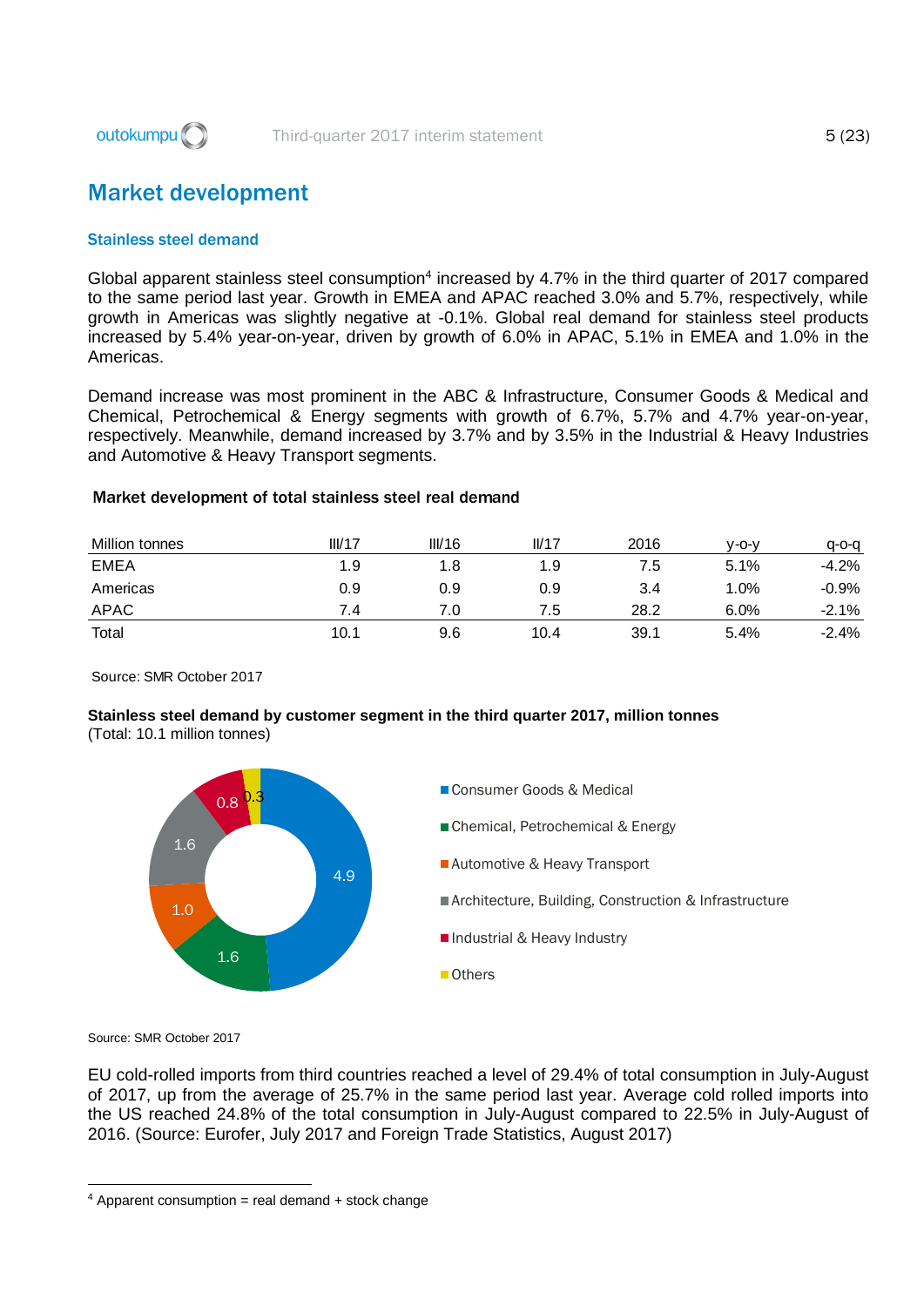

#### Price development of alloying metals

Nickel prices rallied from the beginning of the quarter as a result of increased investor interest, weak US dollar and improved demand in China. The price peaked in early September at USD 12,150/tonne. During the rest of the quarter, the nickel price softened somewhat due to the stronger US dollar, and closed the quarter at the level of USD 10,500/tonne. The average price for the quarter amounted to USD 10,528/tonne, 2.6% higher than in the third quarter of 2016.

The European benchmark price for ferrochrome decreased from USD 1.54/lb in the second quarter of 2017 to USD 1.10/lb in the third quarter of 2017, driven by weaker demand from the Chinese stainless steel sector and improved availability of chrome ore in China. For the fourth quarter of 2017, the benchmark price increased to USD 1.39/lb as a result of increased demand in China.

#### Market prices

|                          |                          |        | III/17 | III/16 | I <sub>17</sub> | 2016  | $V-O-V$ | $q$ -o-q |
|--------------------------|--------------------------|--------|--------|--------|-----------------|-------|---------|----------|
| Stainless steel          |                          |        |        |        |                 |       |         |          |
| Europe                   | Base price               | EUR/t  | 1,107  | 1,060  | 1,137           | 1,063 | 4.4%    | $-2.6%$  |
|                          | Alloy surcharge          | EUR/t  | 1.135  | 1,002  | 1,349           | 966   | 13.3%   | $-15.9%$ |
|                          | Transaction price        | EUR/t  | 2,241  | 2,062  | 2,486           | 2,028 | 8.7%    | $-9.8%$  |
| <b>USA</b>               | Base price               | USD/t  | 1.382  | 1,323  | 1,374           | 1,286 | 4.4%    | 0.5%     |
|                          | Alloy surcharge          | USD/t  | 1,008  | 874    | 1,257           | 831   | 15.3%   | $-19.8%$ |
|                          | Transaction price        | USD/t  | 2,390  | 2,197  | 2,631           | 2,117 | 8.8%    | $-9.2%$  |
| China                    | <b>Transaction price</b> | USD/t  | 2,032  | 1,675  | 1,726           | 1,684 | 21.3%   | 17.7%    |
| <b>Nickel</b>            |                          | USD/t  | 10,528 | 10,258 | 9,240           | 9,600 | 2.6%    | 13.9%    |
| Ferrochrome (Cr-content) |                          | USD/lb | 1.10   | 0.98   | 1.54            | 0.96  | 12.2%   | $-28.6%$ |
| Molybdenum               |                          | USD/lb | 8.11   | 7.06   | 8.11            | 6.52  | 14.9%   | $-0.1%$  |
| Recycled steel           |                          | USD/t  | 304    | 203    | 249             | 216   | 49.4%   | 21.8%    |

Sources:

Stainless steel: CRU July 2017, 2mm cold rolled 304 stainless steel sheet

Nickel: London Metal Exchange (LME) settlement quotation

Ferrochrome: Metal Bulletin - Quarterly contract price, Ferrochrome lumpy chrome charge, basis 52% chrome

Molybdenum: Metal Bulletin - Molybdenum oxide - Europe

Recycled steel: Metal Bulletin - Ferrous Scrap Index HMS 1&2 (80:20 mix) fob Rotterdam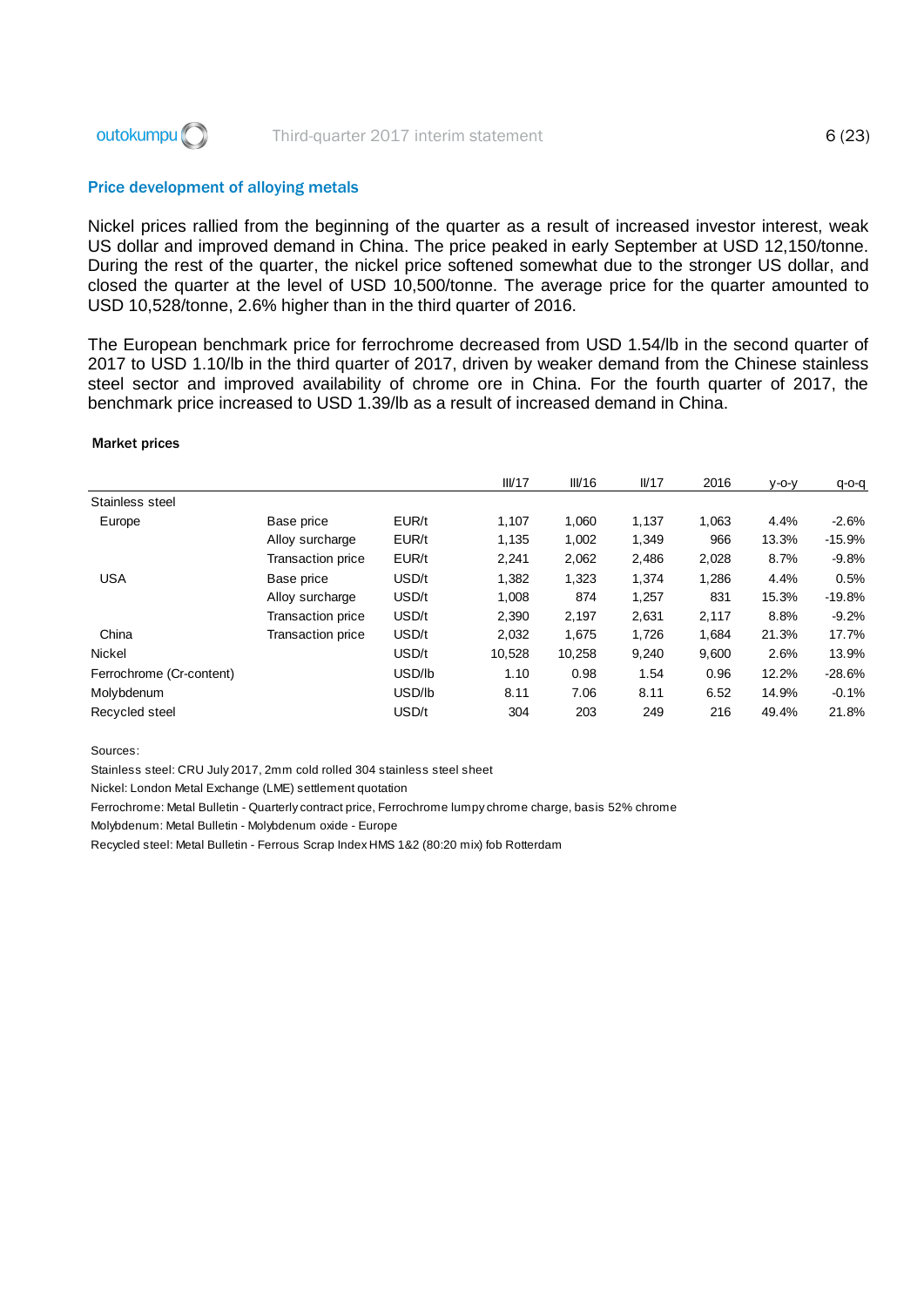

#### Market outlook

In the fourth quarter of 2017, global real demand is expected to increase by 2.9% compared to the third quarter, driven by increases of 5.4% in EMEA, 1.5% in the Americas and 2.5% in APAC. Compared to last year's fourth quarter, demand is expected to grow by 4.0%, as a result of growth of 4.1% in EMEA, 1.8% in the Americas and 4.3% in APAC. Total global demand for 2017 is estimated to grow by 4.6% compared to 2016.

#### Market development for real demand total stainless steel products between 2015 and 2020

| Million tonnes | 2015 | 2016 | 2017f | 2018f | 2019f | 2020f |
|----------------|------|------|-------|-------|-------|-------|
| <b>EMEA</b>    | 7.3  | 7.5  |       | 7.9   | 8.1   | 8.2   |
| Americas       | 3.5  | 3.4  | 3.6   | 3.7   | 3.9   | 4.0   |
| APAC           | 26.7 | 28.2 | 29.7  | 31.3  | 32.8  | 33.9  |
| Total          | 37.5 | 39.1 | 40.9  | 42.9  | 44.7  | 46.2  |

Source: SMR October 2017  $f =$  forecast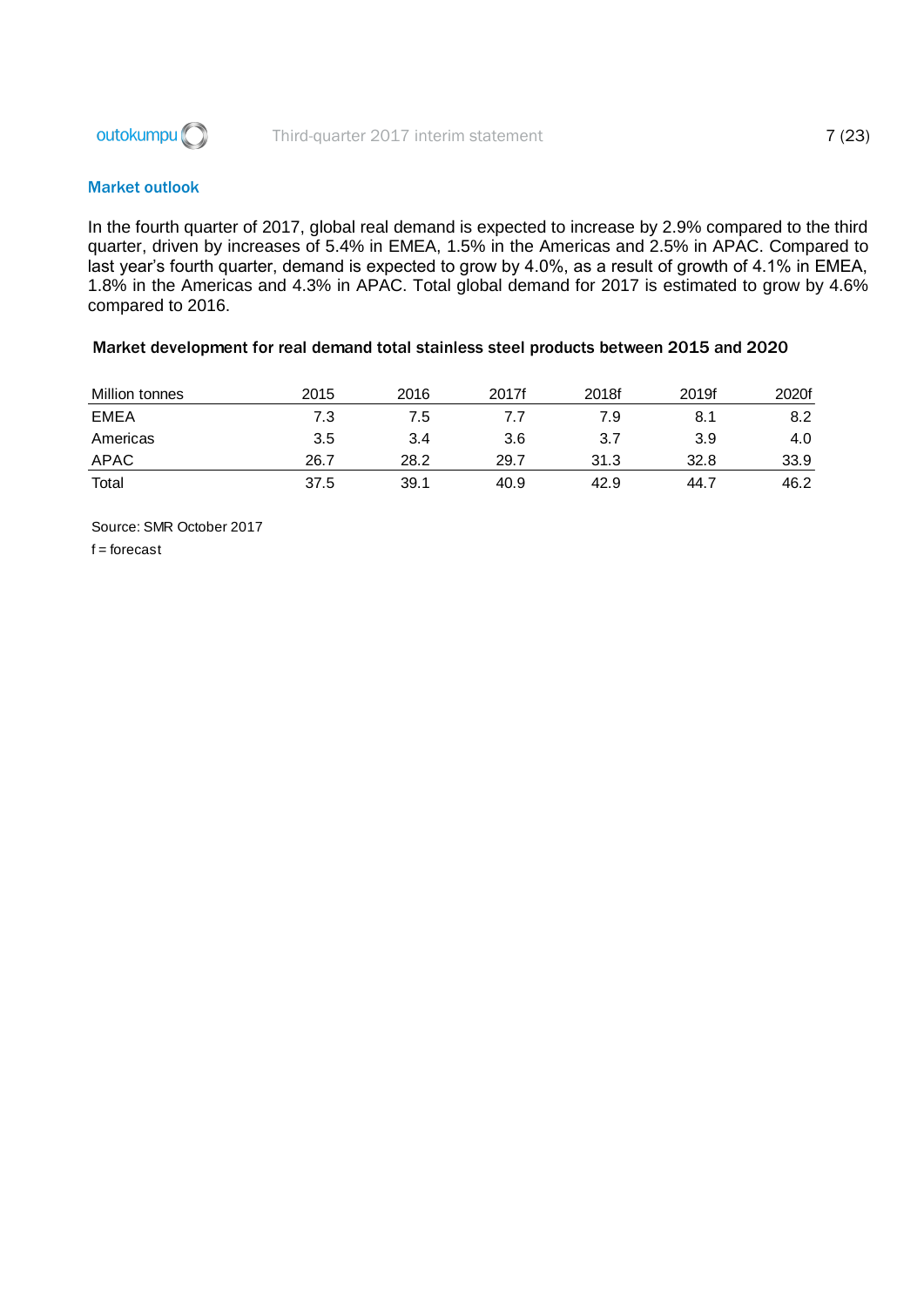

## <span id="page-8-0"></span>Business areas

#### Europe

#### Europe key figures

|                                      |              | III/17         | III/16 | IVI7                     | $I-III/17$ | HIII/16 | 2016  |
|--------------------------------------|--------------|----------------|--------|--------------------------|------------|---------|-------|
| Stainless steel deliveries           | 1,000 tonnes | 397            | 396    | 398                      | 1.210      | 1,230   | 1,625 |
| Sales                                | EUR million  | 1,026          | 946    | 1.147                    | 3,398      | 2,893   | 3,927 |
| <b>Adjusted EBITDA</b>               | EUR million  | 90             | 107    | 178                      | 525        | 264     | 374   |
| Adjustments                          |              |                |        |                          |            |         |       |
| Redundancy costs                     | EUR million  | $\blacksquare$ | 4      | $\blacksquare$           | ۰          | $-25$   | $-22$ |
| Restructuring provisions, other than |              |                |        |                          |            |         |       |
| redundancy                           | EUR million  | $\blacksquare$ |        | $\overline{\phantom{0}}$ |            | -8      | -8    |
| Changes to the UK pension scheme     | EUR million  | ۰              |        | $\blacksquare$           |            | ٠       | 4     |
| <b>EBITDA</b>                        | EUR million  | 90             | 111    | 178                      | 525        | 231     | 348   |
| Operating capital                    | EUR million  | 2,546          | 2,463  | 2,548                    | 2,546      | 2,463   | 2,419 |

Certain activities w ere transferred from Other operations to Europe in 2017. Comparable figures for 2016 are presented accordingly.

Underlying stainless steel demand was strong in the third quarter but the typical seasonal slowdown had an impact on stainless steel consumption. Furthermore, low raw material prices resulted in distributor destocking, which increased pressure on base prices during the quarter. CRU reported European average base price for the third quarter decreased by EUR 30/tonne compared to the second quarter and amounted to EUR 1,107/tonne (II/17: EUR 1,137/tonne). However, the CRU reported European average base price was EUR 47/tonne higher than in the third quarter of 2016. Distributor inventories remained flat compared to the second quarter, slightly above the long-term average. The share of import volumes in the European market continued to increase.

Business area Europe's third-quarter stainless steel deliveries were flat at 397,000 tonnes (396,000 tonnes). The average base price in the business area's coil product deliveries was EUR 35/tonne higher than in the third quarter of 2016.

Ferrochrome production volumes were clearly below normal production level at 104,000 tonnes (93,000 tonnes) due to the planned maintenance shutdown of a ferrochrome furnace. Ferrochrome operations were positively impacted by higher ferrochrome contract price of USD 1.10/lb compared to USD 0.98/lb in the third quarter of 2016 but this impact was largely offset by the weaker US dollar.

Business area Europe's sales increased to EUR 1,026 million (EUR 946 million) primarily due to higher base prices. The third-quarter adjusted EBITDA decreased to EUR 90 million (EUR 107 million). The reference period includes a reversal of credit loss allowances of EUR 22 million. The third-quarter adjusted EBITDA was positively impacted by higher base prices and cost reductions. However, these positive impacts were largely offset by raw material-related inventory and metal derivative losses of EUR 23 million (losses of EUR 1 million).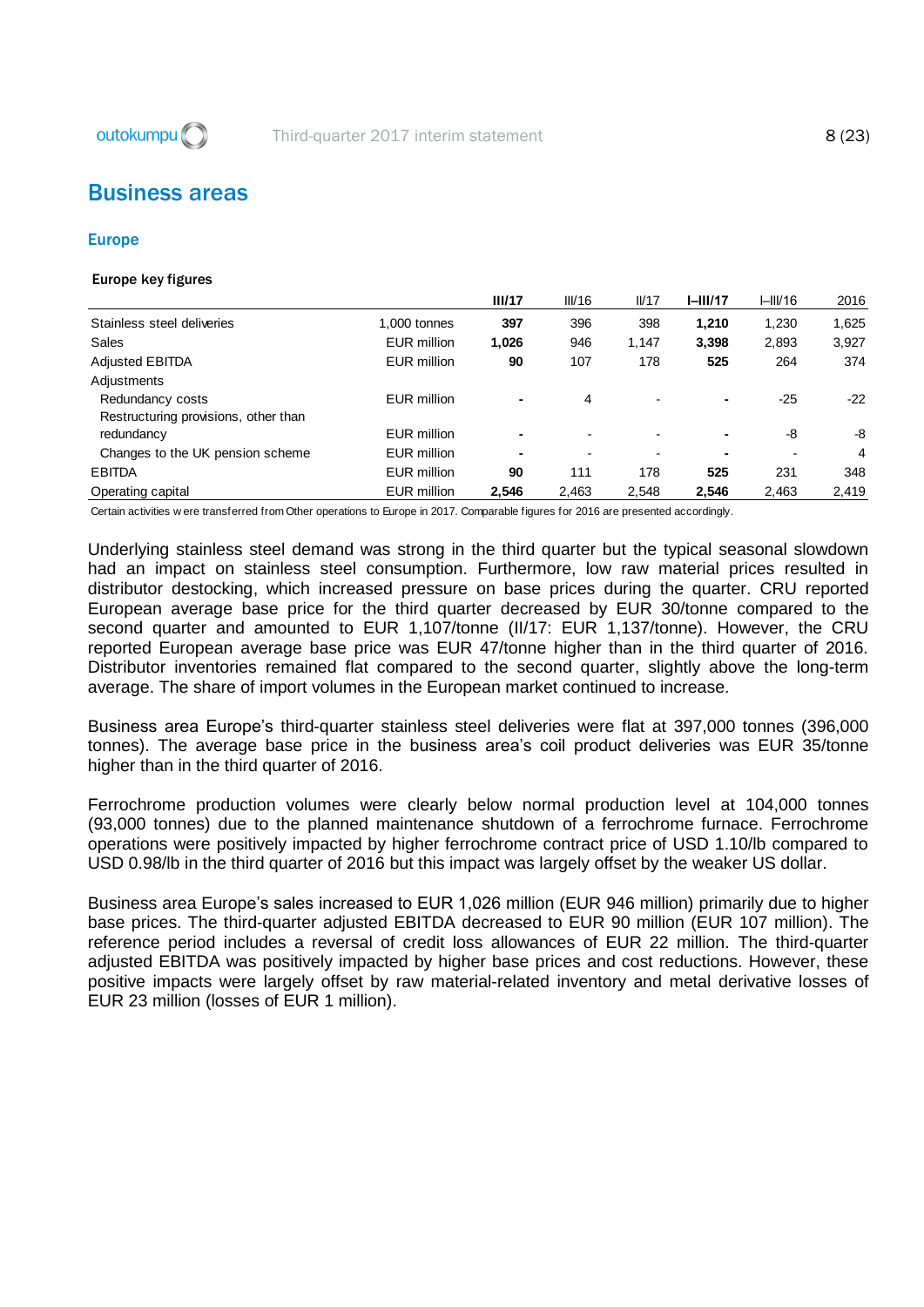

#### Americas

#### Americas key figures

|                                              |                    | III/17 | III/16 | IVI7                     | $I-III/17$ | HIII/16 | 2016  |
|----------------------------------------------|--------------------|--------|--------|--------------------------|------------|---------|-------|
| <b>Deliveries</b>                            | 1,000 tonnes       | 203    | 185    | 186                      | 571        | 523     | 690   |
| Sales                                        | EUR million        | 376    | 372    | 409                      | 1,201      | 984     | 1,325 |
| <b>Adjusted EBITDA</b>                       | EUR million        | -34    | 12     | 27                       | 22         | -28     | $-27$ |
| Adjustments                                  |                    |        |        |                          |            |         |       |
| Net insurance compensation and costs related |                    |        |        |                          |            |         |       |
| to technical issues in Calvert               | EUR million        |        |        | $\overline{\phantom{0}}$ | ۰.         | 24      | 24    |
| Redundancy costs                             | EUR million        |        | -0     | $\blacksquare$           |            | -3      | -3    |
| <b>EBITDA</b>                                | EUR million        | -34    | 12     | 27                       | 22         | $-7$    | -6    |
| Operating capital                            | <b>EUR million</b> | 1.049  | 1.175  | 1,139                    | 1,049      | 1,175   | 1.127 |

Underlying stainless steel demand remained healthy in the third quarter. However, low raw material prices in the beginning of the quarter had an impact on distributor demand and resulted in a decrease of apparent consumption. Distributor stocks remained at long-term average levels. The CRU reported US base price averaged at USD 1,382/tonne, USD 59/tonne higher compared to the third quarter of 2016 (USD 1,323/tonne).

Business area Americas' third-quarter stainless steel deliveries were record-high at 203,000 tonnes (185,000 tonnes). The average base price in the business area's coil product deliveries was USD 30/tonne lower compared to the third quarter of 2016. Sales increased slightly to EUR 376 million (EUR 372 million) due to higher deliveries, partly offset by lower base prices.

Business area Americas' third-quarter adjusted EBITDA decreased to EUR -34 million (EUR 12 million), significantly impacted by raw material-related inventory and metal derivative losses of EUR 16 million (gains of EUR 5 million) and third-party supplier production issues with a negative impact of approximately EUR 20 million. Furthermore, additional costs of approximately EUR 10 million due to a delayed ferrochrome shipment and various hurricanes in the region of our operations had a negative impact on profitability.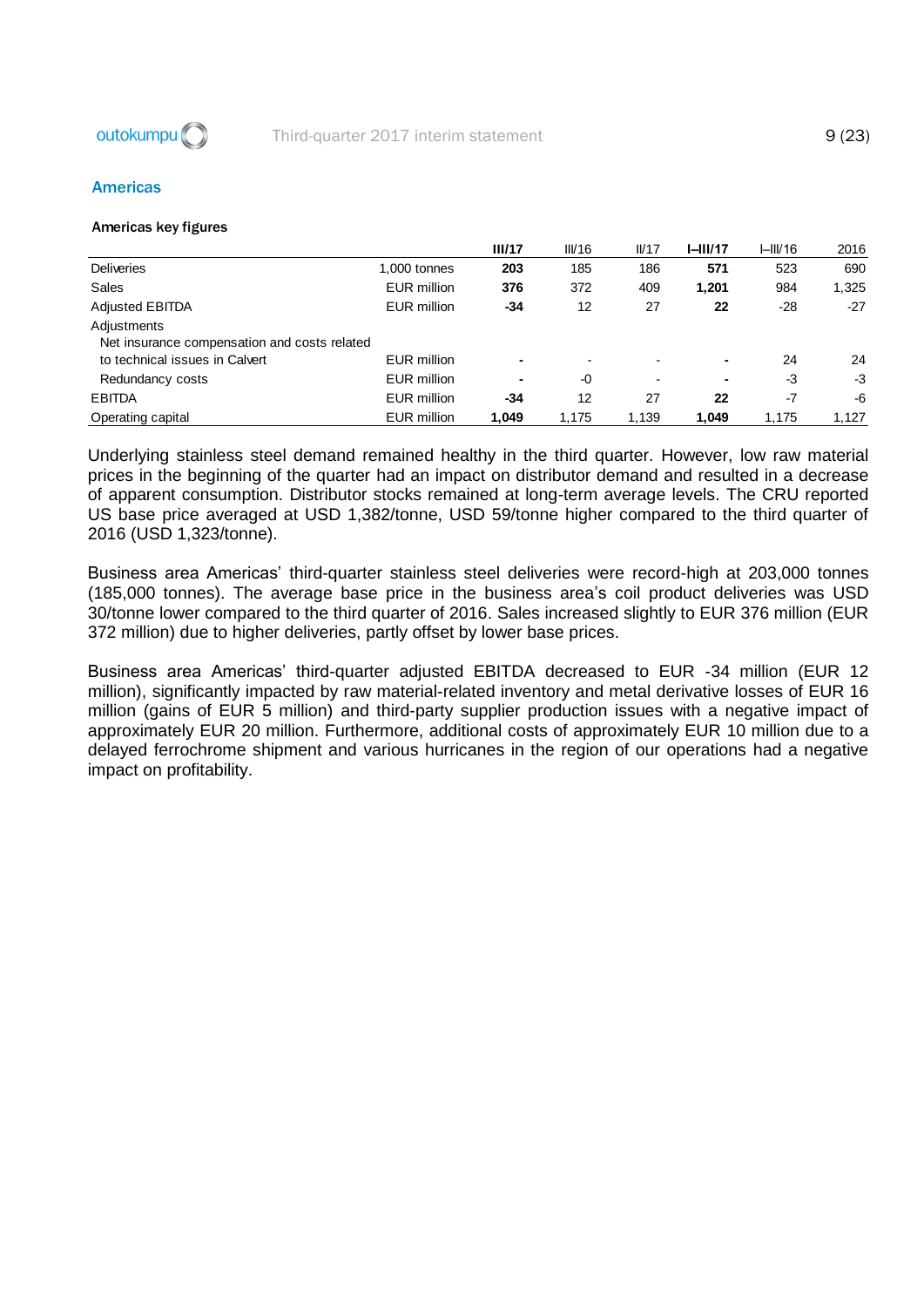

#### Long Products

#### Long Products key figures

|                                  |                    | III/17 | III/16 | IVI7                     | $I-III/17$ | I–III/16       | 2016 |
|----------------------------------|--------------------|--------|--------|--------------------------|------------|----------------|------|
| <b>Deliveries</b>                | 1,000 tonnes       | 51     | 59     | 68                       | 194        | 179            | 245  |
| Sales                            | <b>EUR million</b> | 109    | 119    | 160                      | 442        | 352            | 487  |
| <b>Adjusted EBITDA</b>           | <b>EUR million</b> | $-2$   | 2      |                          | 13         | -3             | -1   |
| Adjustments                      |                    |        |        |                          |            |                |      |
| Changes to the UK pension scheme | <b>EUR million</b> |        |        | $\blacksquare$           |            | $\blacksquare$ | 21   |
| Redundancy costs                 | <b>EUR million</b> | ۰      |        | $\overline{\phantom{0}}$ |            | $-1$           | $-2$ |
| <b>EBITDA</b>                    | <b>EUR million</b> | -2     | 2      |                          | 13         | -5             | 18   |
| Operating capital                | <b>EUR million</b> | 152    | 139    | 167                      | 152        | 139            | 139  |

The long products market was impacted by typical seasonality in the third quarter. Long products prices, however, remained relatively stable in both Europe and the US as a result of continued strong underlying demand.

Business area Long Products' stainless steel deliveries decreased to 51,000 tonnes (59,000 tonnes), primarily due to lower internal slab deliveries to business area Europe. Long Products' adjusted EBITDA declined to EUR -2 million from EUR 2 million in the third quarter of 2016, mainly as a result of lower deliveries. Improved product mix had a positive effect on the earnings. Raw material-related inventories and metal derivatives had a negative net impact of EUR 2 million on the result (positive impact of EUR 1 million).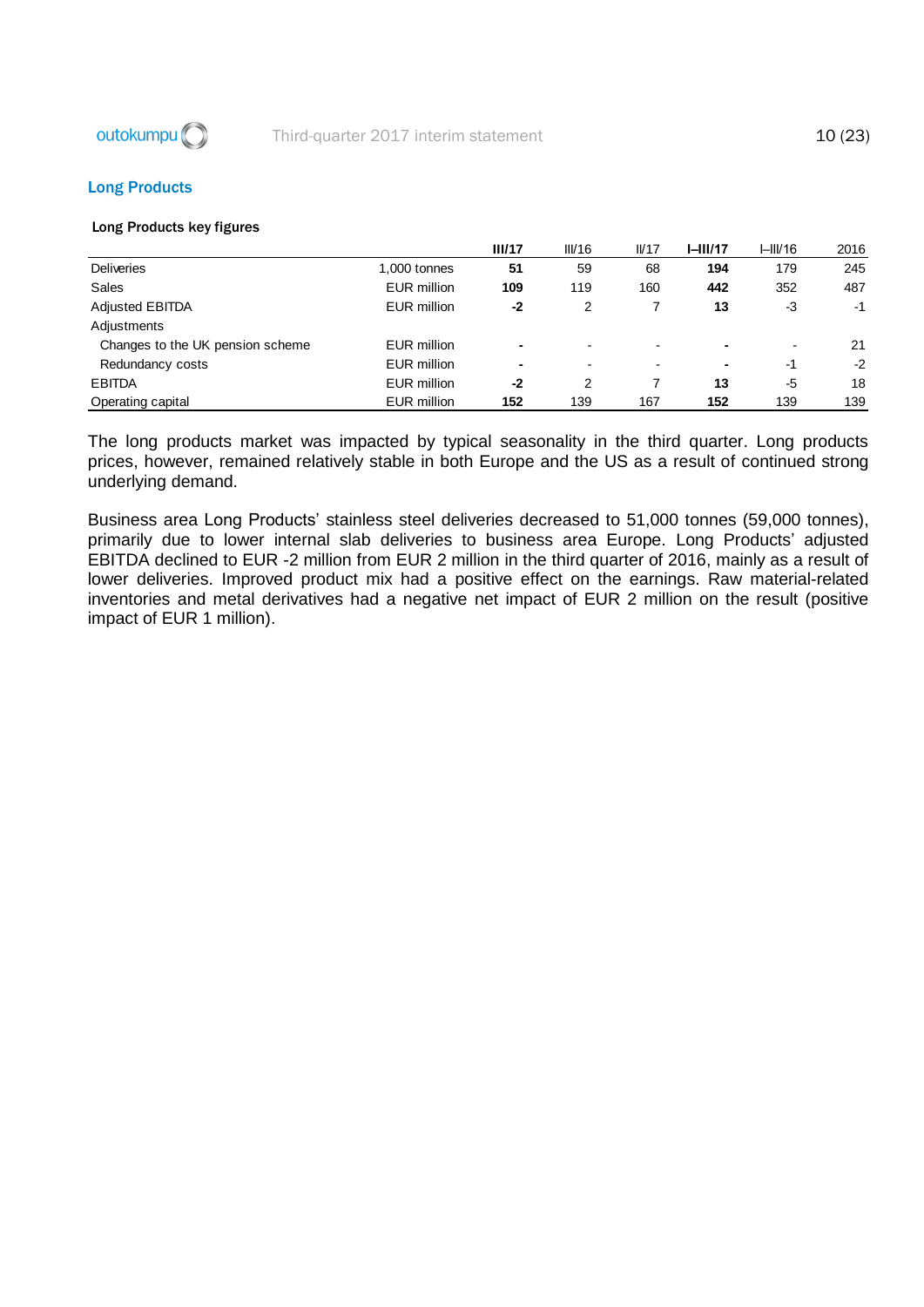

## <span id="page-11-0"></span>Financial performance

#### **Deliveries**

#### **Deliveries**

| 1,000 tonnes                  | III/17 | III/16 | IVI7 | $I-III/17$ | HIII/16 | 2016  |
|-------------------------------|--------|--------|------|------------|---------|-------|
| Cold rolled                   | 449    | 441    | 427  | 1,321      | 1,316   | 1,731 |
| White hot strip               | 106    | 105    | 112  | 329        | 321     | 425   |
| Quarto plate                  | 17     | 21     | 19   | 59         | 73      | 100   |
| Long products                 | 16     | 15     | 19   | 53         | 50      | 65    |
| Semi-finished products        | 53     | 54     | 71   | 207        | 183     | 247   |
| Stainless steel <sup>1)</sup> | 35     | 26     | 47   | 124        | 87      | 121   |
| Ferrochrome                   | 17     | 29     | 24   | 83         | 96      | 126   |
| Tubular products              | 0      | 0      | 0    |            |         |       |
| <b>Total deliveries</b>       | 641    | 637    | 649  | 1,970      | 1.944   | 2,570 |
| Stainless steel deliveries    | 623    | 608    | 625  | 1,887      | 1,848   | 2,444 |

 $1)$  Black hot band, slabs, billets and other stainless steel products

Outokumpu's third-quarter stainless steel deliveries increased to 623,000 tonnes (608,000 tonnes). Deliveries increased in business area Americas and were relatively flat in business area Europe. Business area Long products' deliveries decreased.

#### Sales and profitability

Outokumpu's sales in the third quarter increased by 4.5% to EUR 1,482 million (EUR 1,419 million) as a result of higher deliveries.

#### Profitability

| <b>EUR million</b>                           | III/17 | III/16 | IVI7           | $I-III/17$ | HIII/16 | 2016 |
|----------------------------------------------|--------|--------|----------------|------------|---------|------|
| <b>Adjusted EBITDA</b>                       | 56     | 116    | 199            | 549        | 211     | 309  |
| Adjustments                                  |        |        |                |            |         |      |
| Gain on the quarto plate mill divestment     |        |        | $\blacksquare$ | 15         |         |      |
| Gain on the sale of land in Sheffield        |        |        | 9              | 9          |         |      |
| Gain on the pipe plant divestment            |        |        | $\blacksquare$ |            |         |      |
| Redundancy costs                             |        | 2      |                |            | $-32$   | -30  |
| Gain on the SKS divestment                   |        |        |                |            | 26      | 28   |
| Changes to the UK pension scheme             |        |        |                |            |         | 26   |
| Net insurance compensation and costs related |        |        |                |            |         |      |
| to technical issues in Calvert               |        |        |                |            | 24      | 24   |
| Restructuring provisions, other than         |        |        |                |            |         |      |
| redundancy                                   |        |        |                |            | -8      | -8   |
| Gain on the Guangzhou divestment             |        |        |                |            | 6       | 6    |
| <b>EBITDA</b>                                | 62     | 119    | 209            | 580        | 227     | 355  |

EBITDA 207 227 355<br>As of the beginning of 2017, raw material-related inventory and metal derivative gains/losses are no longer classified as an adjustment. Comparable figures for 2016 are presented accordingly.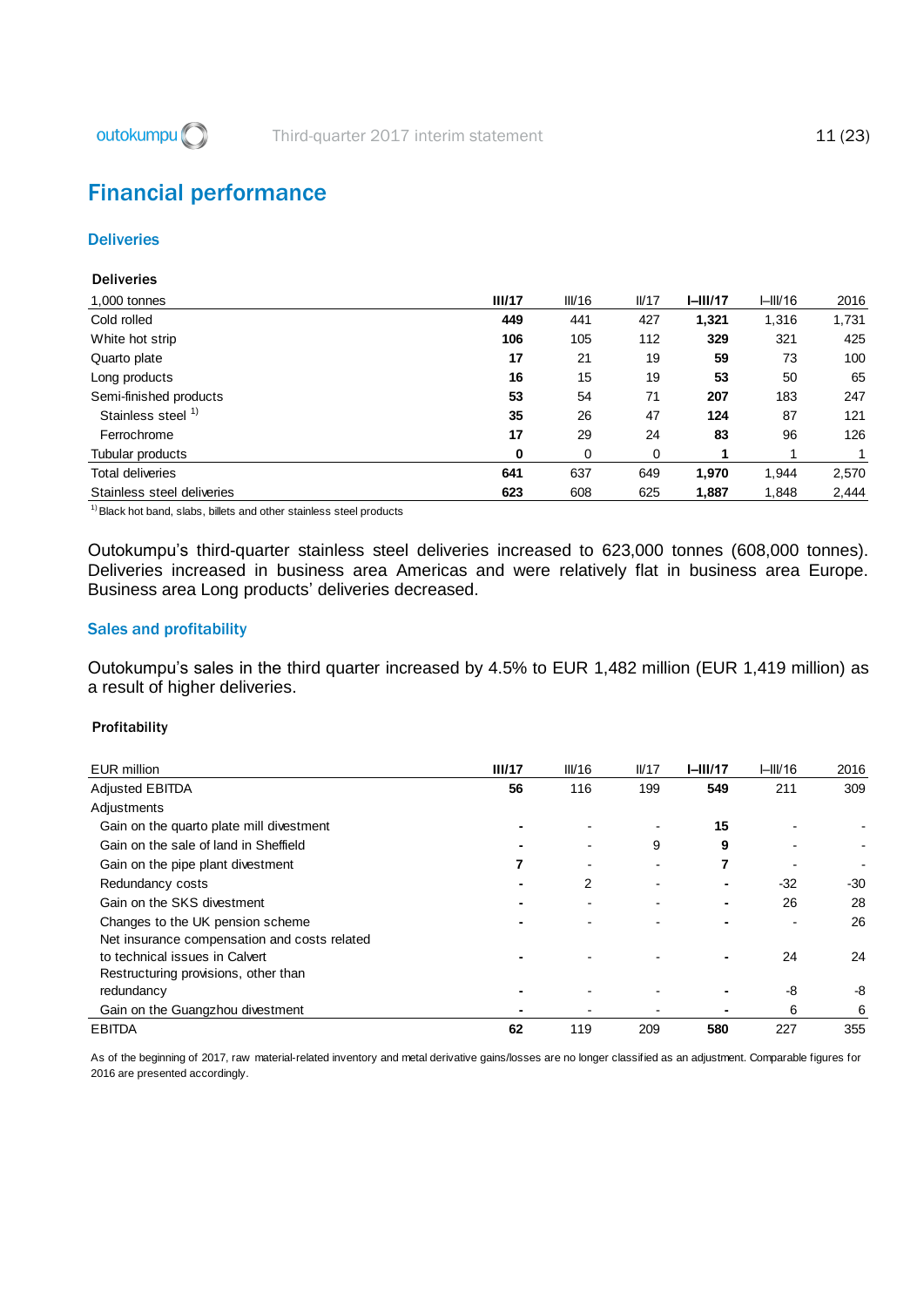

Outokumpu's third-quarter adjusted EBITDA amounted to EUR 56 million, compared to EUR 116 million in the third quarter of 2016. Despite successful cost reductions, higher base prices in Europe and increased deliveries in the Americas, profitability declined year-on-year due to raw material-related inventory and metal derivative losses of EUR 41 million (gains of EUR 6 million), as well as due to thirdparty supplier production issues in the Americas. The reference period includes a positive impact from a reversal of credit loss allowances of EUR 22 million. Other operations' adjusted EBITDA increased to EUR 2 million (EUR -4 million), primarily due to an increase in net gains from derivatives. Adjusted EBITDA excludes a gain of EUR 7 million on the pipe plant divestment in the US (net adjustments of EUR 2 million).

The net result for the third quarter of 2017 was EUR -27 million (EUR 13 million) and earnings per share was EUR -0.07 (EUR 0.03).

#### Cash flow

#### Summary of cash flows

|                                         | July-Sept | July-Sept | April-June | Jan-Sept | Jan-Sept | Jan-Dec |
|-----------------------------------------|-----------|-----------|------------|----------|----------|---------|
| EUR million                             | 2017      | 2016      | 2017       | 2017     | 2016     | 2016    |
| Net cash from operating activities      | 126       | 61        | 150        | 223      | 190      | 389     |
| Net cash from investing activities      | -13       | 26        | -9         | -1       | $-14$    | -81     |
| Cash flow before financing activities   | 113       | 87        | 141        | 223      | 176      | 308     |
| Net cash from financing activities      | $-107$    | -29       | 69         | $-129$   | $-148$   | $-291$  |
| Net change in cash and cash equivalents | 6         | 58        | 210        | 94       | 28       | 17      |

Outokumpu's operating cash flow amounted to EUR 126 million in the third quarter (EUR 61 million), positively impacted by a change in working capital of EUR 81 million (EUR 32 million). Inventories remained flat at EUR 1,289 million (June 30, 2017: EUR 1,282 million).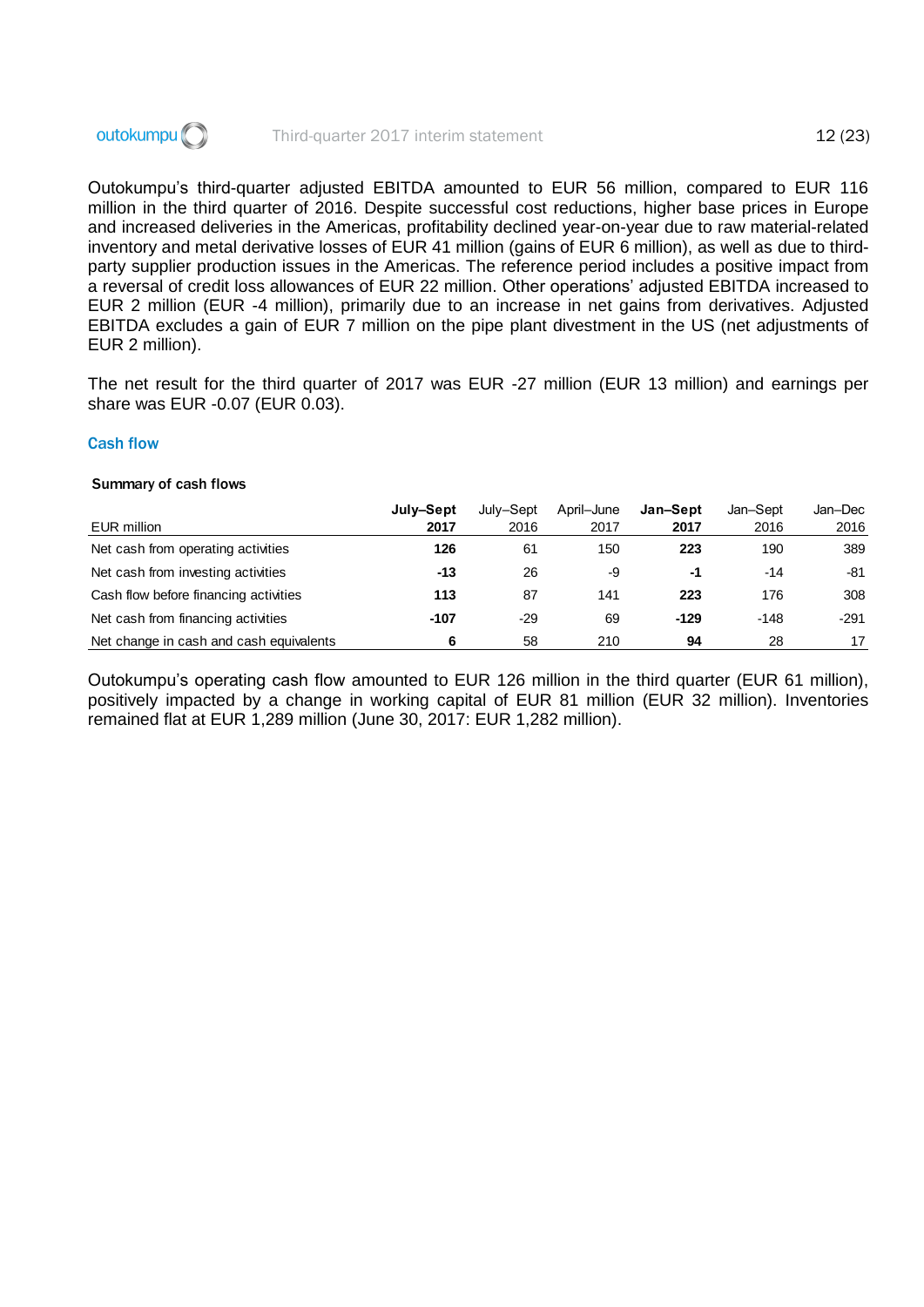

#### Financial position

Cash and cash equivalents were at EUR 294 million at the end of the third quarter of 2017 (June 30, 2017: EUR 289 million) and the overall liquidity reserves were approximately EUR 1.1 billion (June 30, 2017: EUR 1.0 billion). The overall liquidity reserves increased mainly due to reduction in working capital.

#### Debt information

|                                              | Sept 30 | Sept 30 | June 30 | Dec 31 |
|----------------------------------------------|---------|---------|---------|--------|
| EUR million                                  | 2017    | 2016    | 2017    | 2016   |
| <b>Bonds</b>                                 | 472     | 496     | 472     | 496    |
| Convertible bonds                            | 226     | 217     | 224     | 219    |
| Long-term loans from financial institutions  | 26      | 300     | 68      | 84     |
| Pension Ioans                                | 120     | 165     | 151     | 165    |
| Finance lease liabilities                    | 113     | 188     | 147     | 155    |
| Short-term loans from financial institutions | 4       | 23      | 22      | 5      |
| Commercial paper                             | 463     | 220     | 444     | 321    |
|                                              | 1,424   | 1,610   | 1,528   | 1,445  |

Net debt decreased to EUR 1,130 million compared to EUR 1,239 million at the end of the second quarter. Gearing decreased to 44.4% (June 30, 2017: 48.4%).

Net financial expenses were EUR 32 million in the third quarter (EUR 29 million). Interest expenses were at EUR 23 million (EUR 27 million).

#### Capital expenditure

Capital expenditure was EUR 40 million in the third quarter, slightly lower than EUR 43 million in the third quarter of 2016.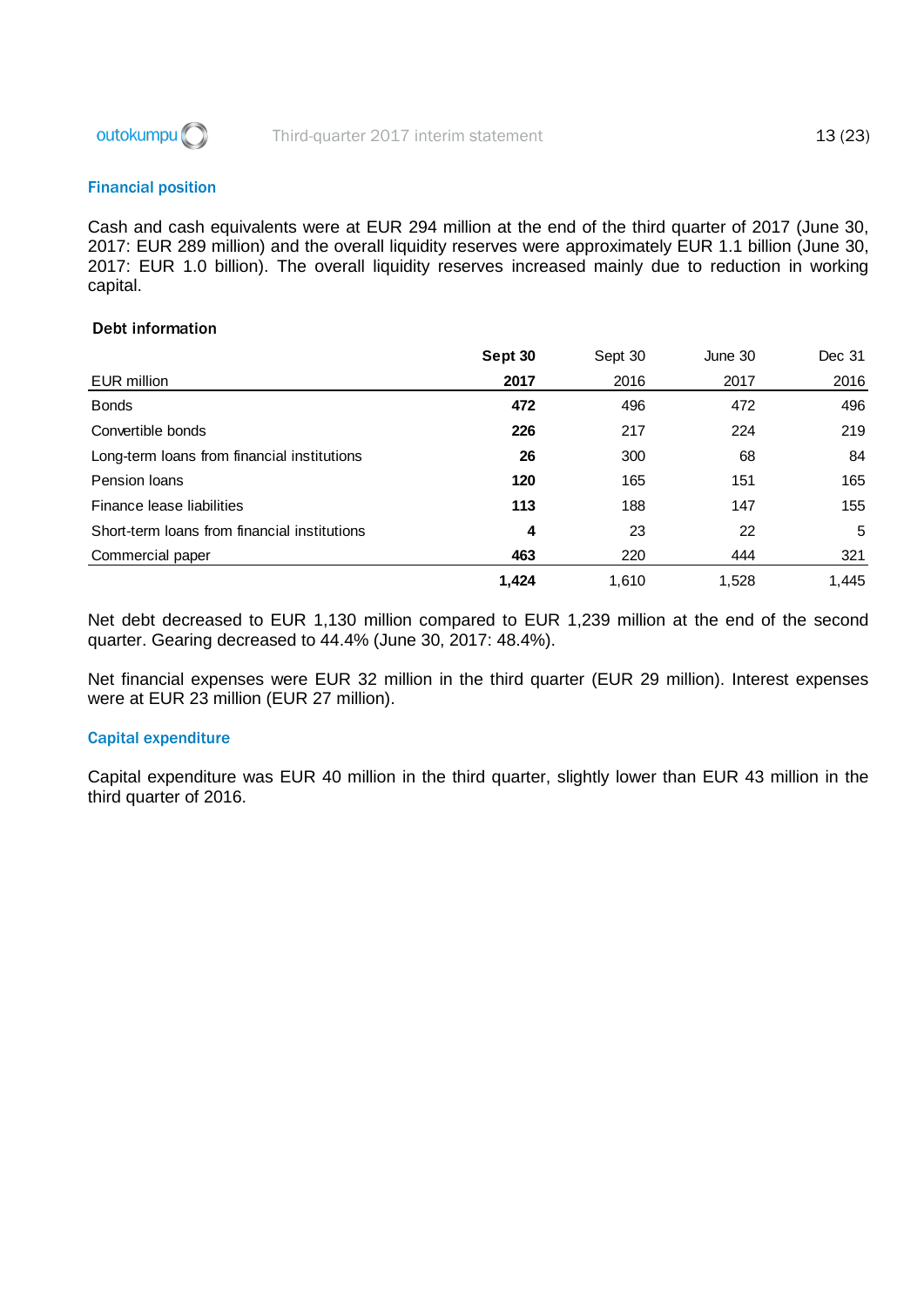

## <span id="page-14-0"></span>Safety and people

#### **Safety**

The total recordable injury frequency rate (TRIFR) was 4.8 for the first nine months of 2017 against the target of less than 8.0 for 2017. Outokumpu has continued its safety strategy including ongoing work standardizing its systems and practices.

#### People

#### Personnel at the end of the reporting period

|                  | Sept 30 | Sept 30 | June 30 | Dec 31 |
|------------------|---------|---------|---------|--------|
|                  | 2017    | 2016    | 2017    | 2016   |
| Europe           | 7,279   | 7,683   | 7,190   | 7,464  |
| Americas         | 2,126   | 2,209   | 2,112   | 2,219  |
| Long Products    | 583     | 640     | 672     | 628    |
| Other operations | 288     | 253     | 280     | 289    |
|                  | 10,276  | 10,785  | 10,254  | 10,600 |

On June 30, 2017 Group employed in addition some 750 summer trainees. Certain activities w ere transferred from Other operations to Europe in 2017. Comparable figures for 2016 are presented accordingly.

Outokumpu's headcount decreased by 509 compared to the third quarter of 2016 and totaled 10,276 at the end of September 2017 (10,785). The decrease was driven primarily by continued restructuring and efficiency measures. All in all, Outokumpu plans to reduce its personnel to a level of 9,300 in the coming years.

## <span id="page-14-1"></span>Shares and shareholders

On September 30, 2017, Outokumpu's share capital was EUR 311 million, and the total number of shares was 416,374,448. At the end of the third quarter, Outokumpu held 4,176,548 treasury shares. The average number of shares outstanding was 412,176,012 for the third quarter of 2017.

Outokumpu's market capitalization was EUR 3,660 million at the end of September (EUR 2,546 million). The share price averaged EUR 7.84 in the third quarter and closed the quarter at EUR 8.79. At its highest, the share price closed at EUR 9.13, while the lowest price was EUR 6.81. The share turnover increased to 282.1 million shares compared to 220.7 million shares in the third quarter of 2016.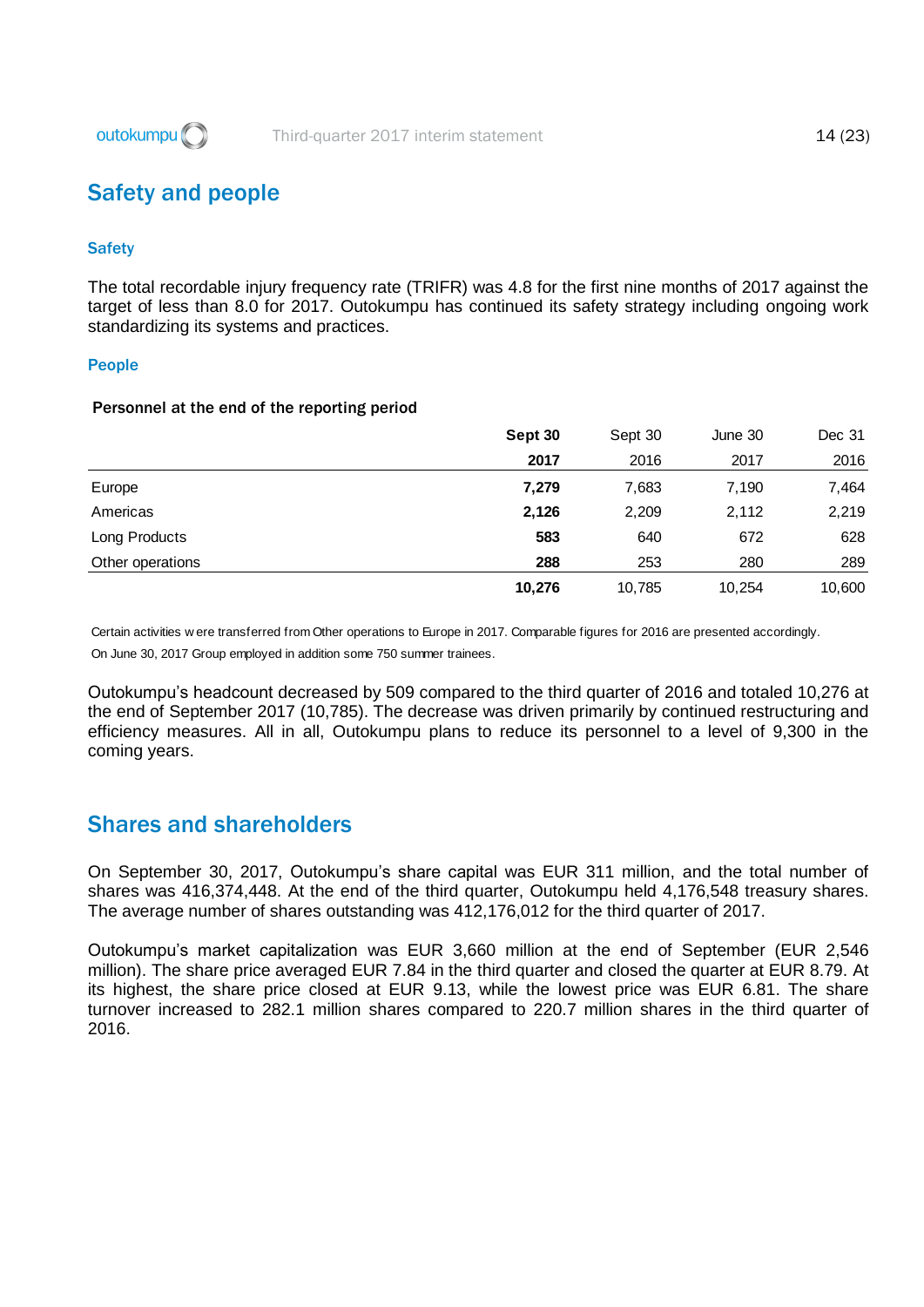

## <span id="page-15-0"></span>Risks and uncertainties

The main realized risks in the third quarter were related to decreased ferrochrome price and limited ferrochrome production due to the planned maintenance in July. Additionally, the tightening supply of graphite electrodes led to limited global availability of electrodes and sharp increases in their prices. This has, in turn, led to increase in stainless steel production costs. In late September, Outokumpu introduced a graphite electrode upcharge of EUR 30/tonne for all new contracts and spot-orders in Europe, Middle East, Africa, Australia and Asia.

#### Short-term risks and uncertainties

Outokumpu is exposed to the following risks and uncertainties in the short-term: risks and uncertainties in implementing the announced vision, including measures to drive competitiveness and further improve the financial performance; risks and uncertainties related to market development in stainless steel and in ferrochrome as well as competitor actions; vulnerability to business interruptions due to high capacity utilization and increased price levels; implementation risks related to ongoing development programs and investment projects; risk of material changes in metal prices impacting cash flow and availability of financing; risks and uncertainties in implementing the new organizational structure, and the loss of key personnel; changes in the prices of electrical power, fuels, nickel and molybdenum; currency developments affecting the euro, US dollar, Swedish krona and British pound; counterparty risk related to customers and other business partners, including financial institutions. Possible changes in the global political and economic environment, including trade and fiscal policies could have an adverse impact on Outokumpu's overall business and access to financial markets.

Helsinki, October 26, 2017

Board of Directors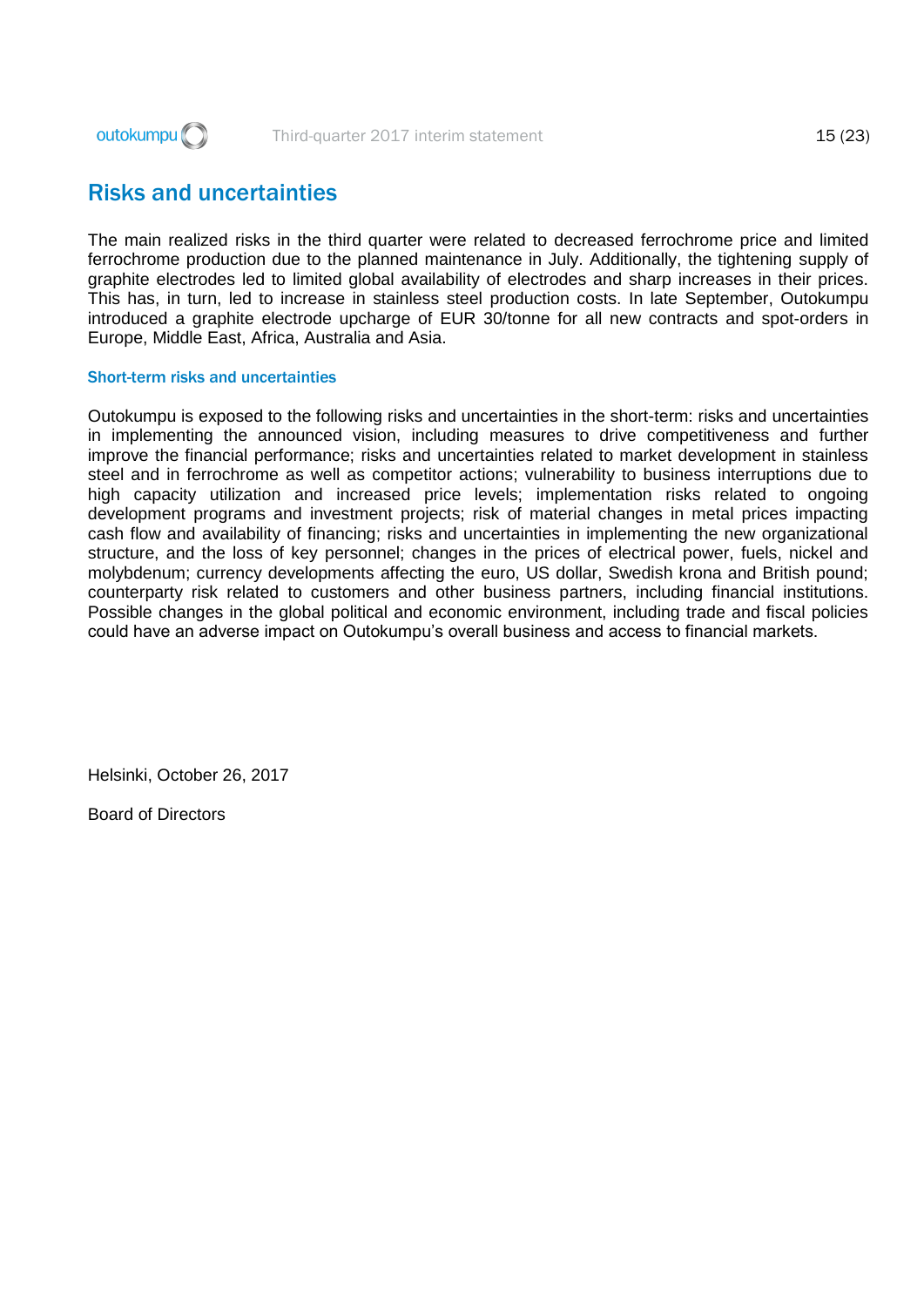

## <span id="page-16-0"></span>Financial information

#### Condensed income statement

|                                                                                                                                                  | July-Sept           | July-Sept    | Jan–Sept     | Jan–Sept           | Jan-Dec      |
|--------------------------------------------------------------------------------------------------------------------------------------------------|---------------------|--------------|--------------|--------------------|--------------|
| <b>EUR</b> million                                                                                                                               | 2017                | 2016         | 2017         | 2016               | 2016         |
| <b>Sales</b>                                                                                                                                     | 1,482               | 1,419        | 4,898        | 4,183              | 5,690        |
| Cost of sales                                                                                                                                    | $-1,406$            | $-1,301$     | $-4,274$     | $-3,897$           | $-5,298$     |
| Gross margin                                                                                                                                     | 76                  | 117          | 624          | 286                | 392          |
| Other operating income                                                                                                                           | 9                   | 4            | 47           | 66                 | 88           |
| Sales, general and administrative costs                                                                                                          | -69                 | -56          | -240         | $-271$             | -331         |
| Other operating expenses                                                                                                                         | -6                  | -26          | -16          | -47                | -46          |
| <b>EBIT</b>                                                                                                                                      | 9                   | 40           | 415          | 34                 | 103          |
| Share of results in associated companies and joint ventures                                                                                      | $-1$                | 2            | 6            | 2                  | 5            |
| Financial income and expenses                                                                                                                    |                     |              |              |                    |              |
| Interest expenses                                                                                                                                | $-23$               | -27          | -70          | -78                | -105         |
| Net other financial expenses                                                                                                                     | -9                  | -3           | $-25$        | $-13$              | -15          |
| <b>Result before taxes</b>                                                                                                                       | -24                 | 13           | 327          | -56                | $-13$        |
| Income taxes                                                                                                                                     | $-3$                | 0            | -63          | 8                  | 156          |
| Net result for the period                                                                                                                        | -27                 | 13           | 264          | -48                | 144          |
| Earnings per share for result attributable to<br>the equity holders of the Company<br>Earnings per share, EUR<br>Diluted earnings per share, EUR | $-0.07$<br>$-0.07$  | 0.03<br>0.03 | 0.64<br>0.62 | $-0.12$<br>$-0.12$ | 0.35<br>0.35 |
| Statement of comprehensive income                                                                                                                |                     |              |              |                    |              |
|                                                                                                                                                  | July-Sept           | July-Sept    | Jan-Sept     | Jan-Sept           | Jan-Dec      |
| <b>EUR</b> million                                                                                                                               | 2017                | 2016         | 2017         | 2016               | 2016         |
| Net result for the period                                                                                                                        | -27                 | 13           | 264          | -48                | 144          |
| Other comprehensive income                                                                                                                       |                     |              |              |                    |              |
| Items that may be reclassified subsequently to profit or loss:<br>Exchange differences on translating foreign operations                         |                     |              |              |                    |              |
| Change in exchange differences<br>Reclassification adjustments from other                                                                        | -19                 | $-5$         | -72          | $-34$              | -3           |
| comprehensive income to profit or loss                                                                                                           | 4                   |              | -3           | $-2$               | -2           |
| Available-for-sale financial assets                                                                                                              | 1                   | $-3$<br>$-2$ | -2<br>-0     | $-2$<br>$-5$       | -0<br>$-4$   |
| Cash flow hedges                                                                                                                                 | 0                   |              |              |                    |              |
| Items that will not be reclassified to profit or loss:<br>Remeasurements on defined benefit obligation plans                                     |                     |              |              |                    |              |
| Changes during the accounting period                                                                                                             | 21                  | -14          | -4           | $-95$              | -63          |
| Income tax relating to remeasurements                                                                                                            | 0                   | 0            | 0            | 0                  | 20           |
| Share of other comprehensive income in                                                                                                           |                     |              |              |                    |              |
| associated companies and joint ventures                                                                                                          | 0<br>$\overline{7}$ | 0<br>-24     | -1<br>-81    | 0<br>$-138$        | 0<br>$-53$   |
| Other comprehensive income for the period, net of tax                                                                                            |                     |              |              |                    |              |
| Total comprehensive income for the period                                                                                                        | $-19$               | $-11$        | 183          | $-186$             | 91           |

Net result for the period and total comprehensive income for the period are fully attributable to the equity holders of the company.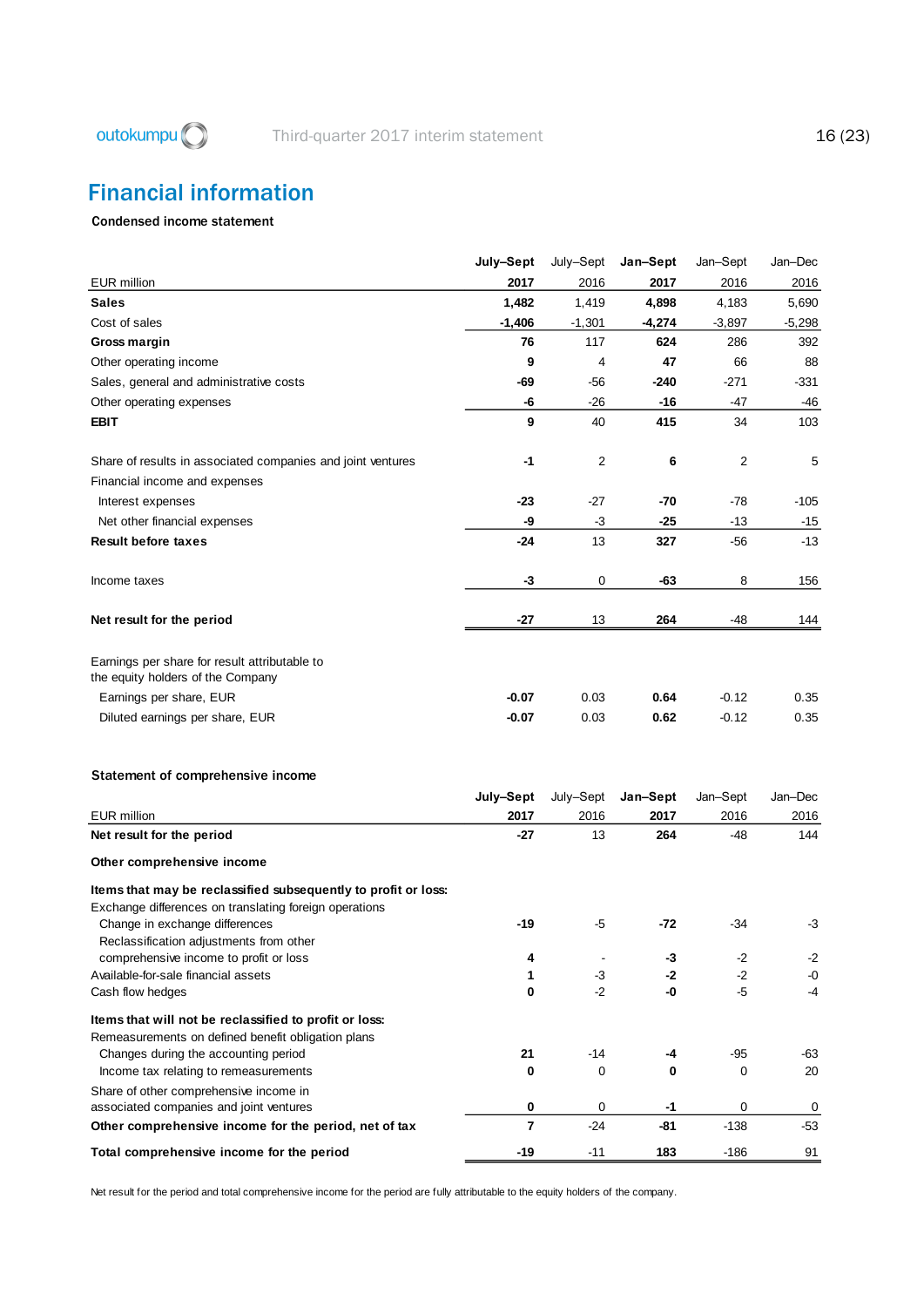## outokumpu (C) Third-quarter 2017 interim statement 17 (23)

### Condensed statement of financial position

|                                                                                           | Sept 30   | Sept 30    | Dec 31         |
|-------------------------------------------------------------------------------------------|-----------|------------|----------------|
| <b>EUR million</b>                                                                        | 2017      | 2016       | 2016           |
| <b>ASSETS</b>                                                                             |           |            |                |
| <b>Non-current assets</b>                                                                 |           |            |                |
| Intangible assets                                                                         | 489       | 494        | 504            |
| Property, plant and equipment                                                             | 2,675     | 2,890      | 2,874          |
| Investments in associated companies and joint ventures                                    | 72        | 64         | 67             |
| Other financial assets                                                                    | 62        | 48         | 54             |
| Deferred tax assets                                                                       | 146       | 25         | 204            |
| Defined benefit plan assets                                                               | 37        | 20         | 45             |
| Trade and other receivables                                                               | 2         | 6          | $\overline{2}$ |
| <b>Total non-current assets</b>                                                           | 3,483     | 3,546      | 3,750          |
| <b>Current assets</b>                                                                     |           |            |                |
| Inventories                                                                               | 1,289     | 1,180      | 1,232          |
| Other financial assets                                                                    | 63        | 37         | 50             |
| Trade and other receivables                                                               | 819       | 686        | 687            |
| Cash and cash equivalents                                                                 | 294       | 213        | 204            |
| <b>Total current assets</b>                                                               | 2,466     | 2,116      | 2,173          |
| Assets held for sale                                                                      |           |            | 67             |
| <b>TOTAL ASSETS</b>                                                                       | 5,948     | 5,662      | 5,990          |
| <b>EQUITY AND LIABILITIES</b><br>Equity attributable to the equity holders of the Company | 2,543     | 2,137      | 2,416          |
|                                                                                           |           |            |                |
| <b>Non-current liabilities</b><br>Non-current debt                                        | 919       |            | 987            |
| Other financial liabilities                                                               |           | 1,109<br>4 |                |
| Deferred tax liabilities                                                                  | 3<br>21   | 9          | 4<br>22        |
|                                                                                           |           | 424        |                |
| Defined benefit and other long-term employee benefit obligations<br>Provisions            | 326<br>67 | 126        | 356<br>118     |
| Trade and other payables                                                                  | 39        | 37         | 37             |
|                                                                                           |           |            |                |
| <b>Total non-current liabilities</b>                                                      | 1,375     | 1,709      | 1,525          |
| <b>Current liabilities</b>                                                                |           |            |                |
| Current debt                                                                              | 505       | 500        | 458            |
| Other financial liabilities                                                               | 33        | 32         | 63             |
| Provisions                                                                                | 36        | 23         | 15             |
| Trade and other payables                                                                  | 1,456     | 1,261      | 1,471          |
| <b>Total current liabilities</b>                                                          | 2,031     | 1,816      | 2,007          |
| Liabilities directly attributable to assets held for sale                                 |           |            | 43             |
| TOTAL EQUITY AND LIABILITIES                                                              | 5,948     | 5,662      | 5,990          |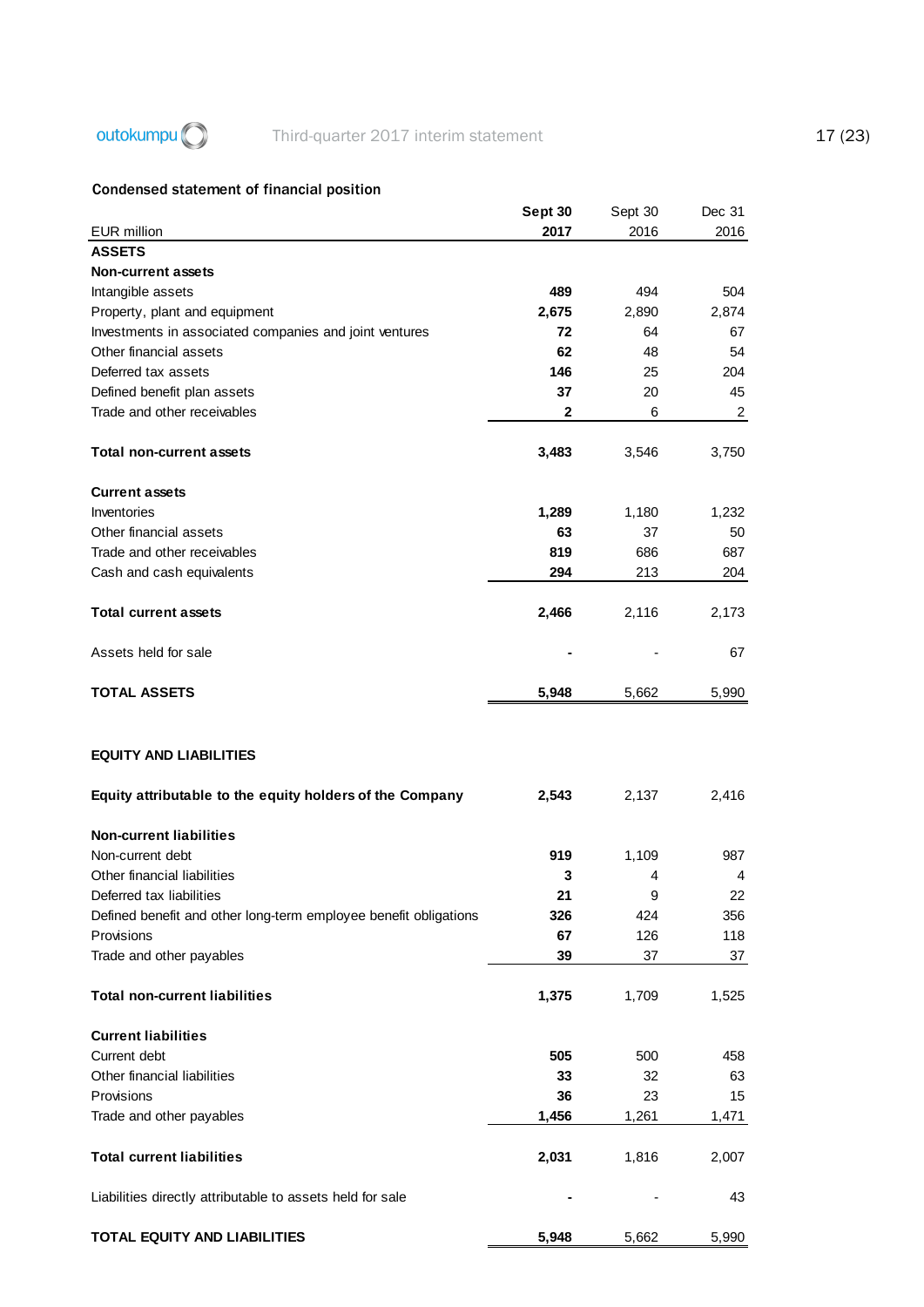

#### Condensed statement of cash flows

|                                                                                           | July-Sept    | July-Sept      | Jan-Sept | Jan-Sept | Jan-Dec      |
|-------------------------------------------------------------------------------------------|--------------|----------------|----------|----------|--------------|
| <b>EUR</b> million                                                                        | 2017         | 2016           | 2017     | 2016     | 2016         |
| Net result for the period                                                                 | $-27$        | 13             | 264      | $-48$    | 144          |
| Adjustments                                                                               |              |                |          |          |              |
| Depreciation, amortization and impairments                                                | 55           | 79             | 166      | 193      | 252          |
| Other non-cash adjustments                                                                | 47           | $-21$          | 122      | 47       | $-118$       |
| Change in working capital<br>Provisions, and defined benefit and other long-term employee | 81           | 32             | $-229$   | 149      | 307          |
| benefit obligations paid                                                                  | $-16$        | $-17$          | -45      | $-72$    | $-94$        |
| Dividends and interests received                                                          | $\bf{0}$     | 0              | 3        | 1        | $\mathbf{1}$ |
| Interests paid                                                                            | $-11$        | $-23$          | -50      | $-73$    | $-94$        |
| Income taxes paid                                                                         | -3           | $-2$           | -7       | -8       | -9           |
| Net cash from operating activities                                                        | 126          | 61             | 223      | 190      | 389          |
| Acquisition of businesses, net of cash                                                    |              |                |          |          | -9           |
| Purchases of assets                                                                       | -41          | $-26$          | $-116$   | $-100$   | $-156$       |
| Proceeds from the disposal of subsidiaries, net of cash and tax                           | 26           | 49             | 90       | 72       | 72           |
| Proceeds from the sale of assets                                                          | $\mathbf{2}$ | 1              | 25       | 8        | 8            |
| Other investing cash flow                                                                 | $\mathbf{0}$ | 2              | 0        | 5        | 4            |
| Net cash from investing activities                                                        | $-13$        | 26             | $-1$     | $-14$    | $-81$        |
| Cash flow before financing activities                                                     | 113          | 87             | 223      | 176      | 308          |
| Dividends paid                                                                            |              |                | -41      |          |              |
| Treasury share purchase                                                                   |              | $\overline{a}$ | $-20$    | $-7$     | -7           |
| Borrowings of non-current debt                                                            |              | $\blacksquare$ | 70       | 366      | 369          |
| Repayment of non-current debt                                                             | $-108$       | $-26$          | $-242$   | $-452$   | -685         |
| Change in current debt                                                                    | 0            | -8             | 141      | -99      | $-13$        |
| Other financing cash flow                                                                 | 1            | 5              | $-37$    | 43       | 45           |
| Net cash from financing activities                                                        | $-107$       | $-29$          | $-129$   | $-148$   | -291         |
| Net change in cash and cash equivalents                                                   | 6            | 58             | 94       | 28       | 17           |
| Cash and cash equivalents                                                                 |              |                |          |          |              |
| at the beginning of the period                                                            | 289          | 156            | 204      | 186      | 186          |
| Foreign exchange rate effect                                                              | 6            | 0              | 94       | $-1$     | $\mathbf 1$  |
| Net change in cash and cash equivalents                                                   | -1           | 58             | -3       | 28       | 17           |
| Cash and cash equivalents                                                                 |              |                |          |          |              |
| at the end of the period                                                                  | 295          | 213            | 295      | 213      | 204          |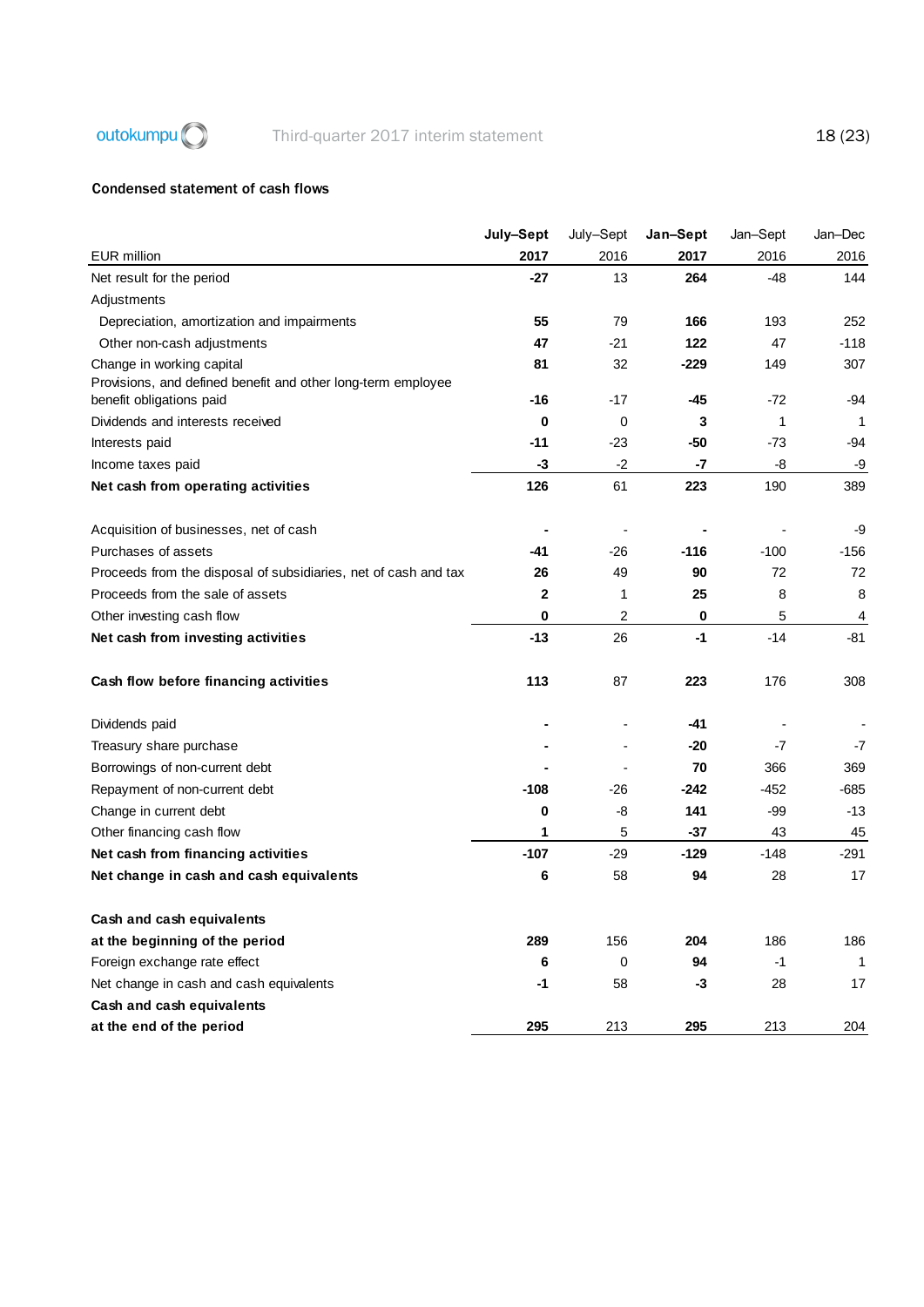

#### Statement of changes in equity

|                                                 | Attributable to the equity holders of the parent |               |                            |                      |          |             |                                                        |                          |                 |        |  |
|-------------------------------------------------|--------------------------------------------------|---------------|----------------------------|----------------------|----------|-------------|--------------------------------------------------------|--------------------------|-----------------|--------|--|
|                                                 |                                                  | Share Premium | Invested                   | Other                |          |             | Fair value Cumulative Remeasurements Treasury Retained |                          |                 | Total  |  |
|                                                 | capital                                          |               | fund unrestricted reserves |                      | reserves |             | translation of defined benefit                         |                          | shares earnings | equity |  |
|                                                 |                                                  |               | equity                     |                      |          | differences | plans                                                  |                          |                 |        |  |
| <b>EUR</b> million                              |                                                  |               | reserve                    |                      |          |             |                                                        |                          |                 |        |  |
| Equity on Jan 1, 2016                           | 311                                              | 714           | 2,103                      | 5                    | 6        | 8           | -92                                                    | $-21$                    | $-704$          | 2,329  |  |
| Net result for the period                       |                                                  |               |                            |                      |          |             |                                                        |                          | $-48$           | $-48$  |  |
| Other comprehensive income                      |                                                  |               |                            |                      | -7       | $-36$       | $-95$                                                  | ٠                        | $\Omega$        | $-138$ |  |
| Total comprehensive income for the period       |                                                  |               |                            |                      | $-7$     | $-36$       | $-95$                                                  | ٠                        | $-48$           | $-186$ |  |
| Transactions with equity holders of the Company |                                                  |               |                            |                      |          |             |                                                        |                          |                 |        |  |
| Contributions and distributions                 |                                                  |               |                            |                      |          |             |                                                        |                          |                 |        |  |
| Share-based payments                            |                                                  |               |                            |                      |          |             |                                                        | 5                        | -3              |        |  |
| Treasury share purchase                         |                                                  |               |                            |                      |          |             |                                                        | -7                       |                 | $-7$   |  |
| Other                                           |                                                  |               |                            | -2                   |          |             |                                                        |                          | 2               |        |  |
| Equity on Sept 30, 2016                         | 311                                              | 714           | 2,103                      | $\mathbf{2}$         | -1       | $-28$       | $-186$                                                 | $-23$                    | $-754$          | 2,137  |  |
| Equity on Jan 1, 2017                           | 311                                              | 714           | 2,103                      | $\overline{2}$       | 1        | 3           | $-135$                                                 | $-19$                    | $-564$          | 2,416  |  |
| Net result for the period                       |                                                  |               |                            |                      |          |             |                                                        |                          | 264             | 264    |  |
| Other comprehensive income                      |                                                  |               |                            |                      | -2       | $-74$       | -4                                                     | $\overline{\phantom{a}}$ | -1              | $-81$  |  |
| Total comprehensive income for the period       |                                                  |               |                            | $\ddot{\phantom{1}}$ | $-2$     | $-74$       | $-4$                                                   | ÷.                       | 263             | 183    |  |
| Transactions with equity holders of the Company |                                                  |               |                            |                      |          |             |                                                        |                          |                 |        |  |
| Contributions and distributions                 |                                                  |               |                            |                      |          |             |                                                        |                          |                 |        |  |
| Dividends paid                                  |                                                  |               |                            |                      |          |             |                                                        |                          | $-41$           | $-41$  |  |
| Share-based payments                            |                                                  |               |                            |                      |          |             |                                                        | $\overline{7}$           | $-2$            | 5      |  |
| Treasury share purchase                         |                                                  |               |                            |                      |          |             |                                                        | -20                      |                 | $-20$  |  |
| Changes in ownership interests                  |                                                  |               |                            |                      |          |             |                                                        |                          |                 |        |  |
| Quarto plate mill and pipe plant divestments    |                                                  |               |                            |                      |          | 3           | 8                                                      |                          | $-11$           |        |  |
| Other                                           |                                                  |               |                            |                      |          |             |                                                        |                          | -1              |        |  |
| Equity on Sept 30, 2017                         | 311                                              | 714           | 2,103                      | 3                    | -1       | -69         | $-131$                                                 | $-31$                    | $-356$          | 2,543  |  |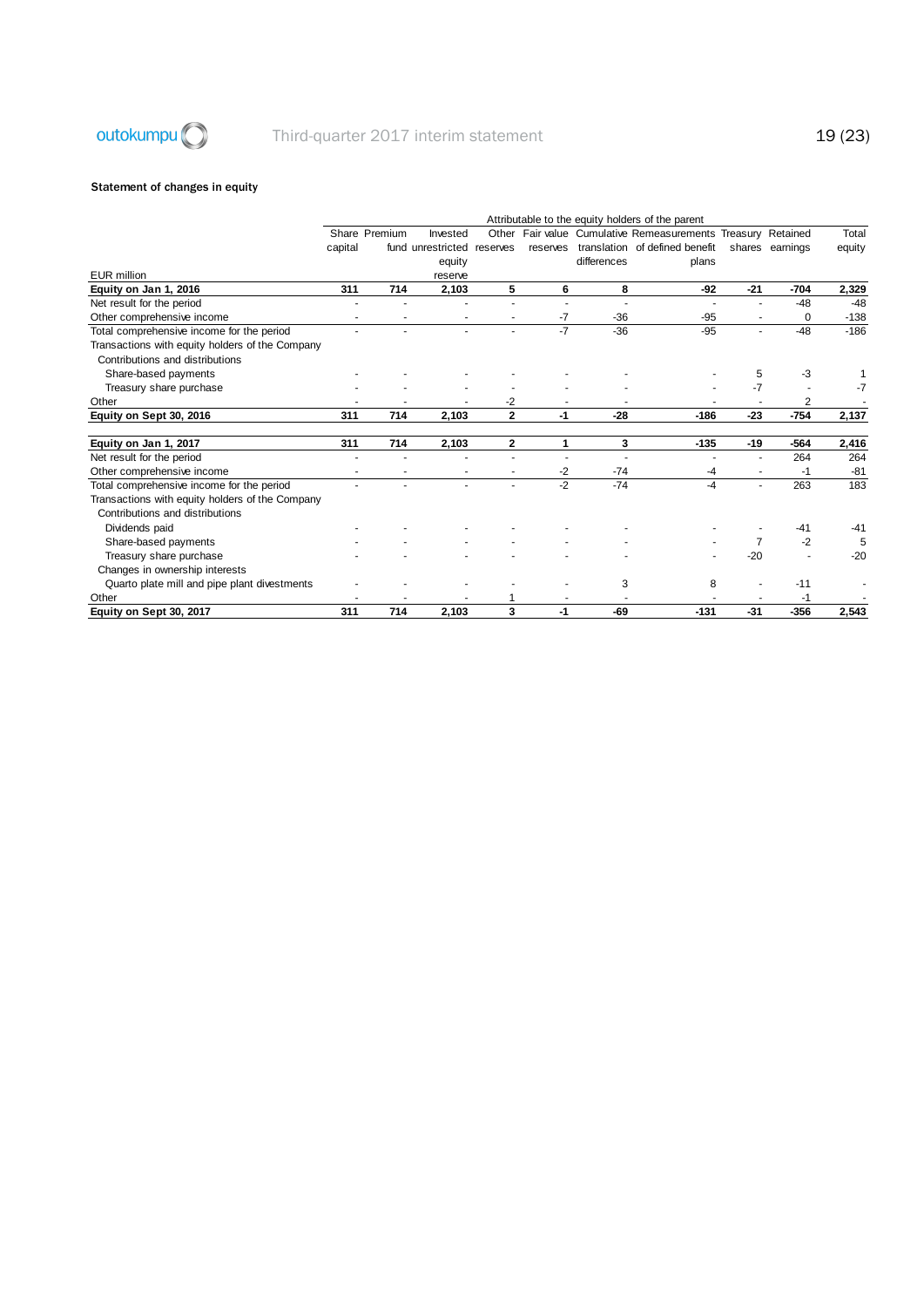

### Key figures by quarters

| <b>EUR</b> million                                                             | V16                      | $I\!I/16$ | III/16                   | $I=III/16$     | IV/16                    | 2016                     | V17            | II/17  | <b>III/17</b>           | $I - II I/17$ |
|--------------------------------------------------------------------------------|--------------------------|-----------|--------------------------|----------------|--------------------------|--------------------------|----------------|--------|-------------------------|---------------|
| Adjustments                                                                    |                          |           |                          |                |                          |                          |                |        |                         |               |
| Gain on the quarto plate mill divestment                                       |                          |           |                          |                |                          |                          | 15             |        |                         | 15            |
| Gain on the sale of land in Sheffield                                          |                          |           |                          |                |                          | ÷,                       | ÷,             | 9      |                         | 9             |
| Gain on the pipe plant divestment                                              |                          |           | $\blacksquare$           | $\overline{a}$ | $\overline{a}$           | $\overline{\phantom{a}}$ |                |        | $\overline{7}$          | 7             |
| Redundancy costs                                                               | $\overline{\phantom{a}}$ | $-35$     | $\overline{2}$           | $-32$          | 3                        | -30                      |                |        | $\sim$                  | ٠             |
| Gain on the SKS divestment                                                     | $\overline{a}$           | 26        | $\blacksquare$           | 26             | 2                        | 28                       |                |        |                         |               |
| Changes to the UK pension scheme                                               |                          |           |                          |                | 26                       | 26                       |                |        |                         |               |
| Net insurance compensation and costs related<br>to technical issues in Calvert | 25                       | $-1$      | $\overline{a}$           | 24             | $\overline{a}$           | 24                       |                |        | ä,                      |               |
| Restructuring provisions, other than redundancy                                | -8                       |           |                          | -8             | $\overline{a}$           | -8                       |                |        |                         |               |
| Gain on the Guangzhou divestment                                               | $\overline{\phantom{a}}$ | 6         | $\overline{\phantom{a}}$ | 6              | $\overline{\phantom{a}}$ | 6                        | $\overline{a}$ |        | $\blacksquare$          |               |
| Adjustments to EBITDA and EBIT                                                 | 17                       | -3        | $\overline{2}$           | 16             | 31                       | 47                       | 15             | 9      | $\overline{\mathbf{r}}$ | 31            |
| EBIT margin, %                                                                 | $-0.9$                   | 0.4       | 2.8                      | 0.8            | 4.6                      | 1.8                      | 14.4           | 9.3    | 0.6                     | 8.5           |
| Return on capital employed, %                                                  | 5.3                      | 6.2       | 9.3                      | 9.3            | 2.6                      | 2.6                      | 9.4            | 13.2   | 12.4                    | 12.4          |
| Return on equity, %                                                            | 4.1                      | 6.0       | 11.9                     | 11.9           | 6.4                      | 6.4                      | 16.0           | 21.1   | 18.7                    | 18.7          |
| Non-current debt                                                               | 870                      | 1,162     | 1,109                    | 1,109          | 987                      | 987                      | 1,010          | 996    | 919                     | 919           |
| Current debt                                                                   | 848                      | 478       | 500                      | 500            | 458                      | 458                      | 447            | 532    | 505                     | 505           |
| Cash and cash equivalents                                                      | $-166$                   | $-156$    | $-213$                   | $-213$         | $-204$                   | $-204$                   | -81            | $-289$ | $-294$                  | -294          |
| Net debt at the end of period                                                  | 1,551                    | 1,485     | 1,396                    | 1,396          | 1,242                    | 1,242                    | 1,376          | 1,239  | 1,130                   | 1,130         |
| Capital employed at the end of period                                          | 3,973                    | 3,905     | 3,815                    | 3,815          | 3,816                    | 3,816                    | 4,075          | 3,991  | 3,830                   | 3,830         |
| Equity-to-assets ratio at the end of period, %                                 | 39.2                     | 37.9      | 37.7                     | 37.7           | 40.4                     | 40.4                     | 41.6           | 42.7   | 42.8                    | 42.8          |
| Debt-to-equity ratio at the end of period, %                                   | 69.6                     | 69.1      | 65.3                     | 65.3           | 51.4                     | 51.4                     | 55.0           | 48.4   | 44.4                    | 44.4          |
| Net debt to adjusted EBITDA                                                    | 14.0                     | 12.3      | 6.0                      | 6.0            | 4.0                      | 4.0                      | 2.4            | 1.8    | 1.7                     | 1.7           |
| Earnings per share, EUR                                                        | $-0.10$                  | $-0.05$   | 0.03                     | $-0.12$        | 0.46                     | 0.35                     | 0.44           | 0.26   | $-0.07$                 | 0.64          |
| Diluted earnings per share, EUR                                                | $-0.10$                  | $-0.05$   | 0.03                     | $-0.12$        | 0.46                     | 0.35                     | 0.42           | 0.25   | $-0.07$                 | 0.62          |
| Equity per share at the end of period, EUR                                     | 5.36                     | 5.19      | 5.17                     | 5.17           | 5.84                     | 5.84                     | 6.07           | 6.21   | 6.17                    | 6.17          |
| Deliveries, 1,000 tonnes                                                       |                          |           |                          |                |                          |                          |                |        |                         |               |
| Cold rolled                                                                    | 440                      | 435       | 441                      | 1,316          | 415                      | 1,731                    | 445            | 427    | 449                     | 1,321         |
| White hot strip                                                                | 103                      | 113       | 105                      | 321            | 104                      | 425                      | 112            | 112    | 106                     | 329           |
| Quarto plate                                                                   | 28                       | 25        | 21                       | 73             | 27                       | 100                      | 22             | 19     | 17                      | 59            |
| Long products                                                                  | 15                       | 19        | 15                       | 50             | 15                       | 65                       | 18             | 19     | 16                      | 53            |
| Semi-finished products                                                         | 57                       | 72        | 54                       | 183            | 64                       | 247                      | 84             | 71     | 53                      | 207           |
| Stainless steel 1)                                                             | 24                       | 37        | 26                       | 87             | 34                       | 121                      | 42             | 47     | 35                      | 124           |
| Ferrochrome                                                                    | 33                       | 34        | 29                       | 96             | 30                       | 126                      | 42             | 24     | 17                      | 83            |
| Tubular products                                                               | 0                        | 0         | $\mathbf 0$              | $\mathbf{1}$   | 0                        | $\mathbf{1}$             | 0              | 0      | 0                       | 1             |
| <b>Total deliveries</b>                                                        | 643                      | 664       | 637                      | 1,944          | 626                      | 2,570                    | 681            | 649    | 641                     | 1,970         |
| Stainless steel deliveries                                                     | 610                      | 629       | 608                      | 1,848          | 596                      | 2,444                    | 639            | 625    | 623                     | 1,887         |
| Average personnel for the period                                               | 10,955                   | 11,142    | 11,167                   | 11,069         | 10,699                   | 10,977                   | 10,507         | 10,620 | 10,652                  | 10,569        |

 $1)$  Black hot band, slabs, billets and other stainless steel products.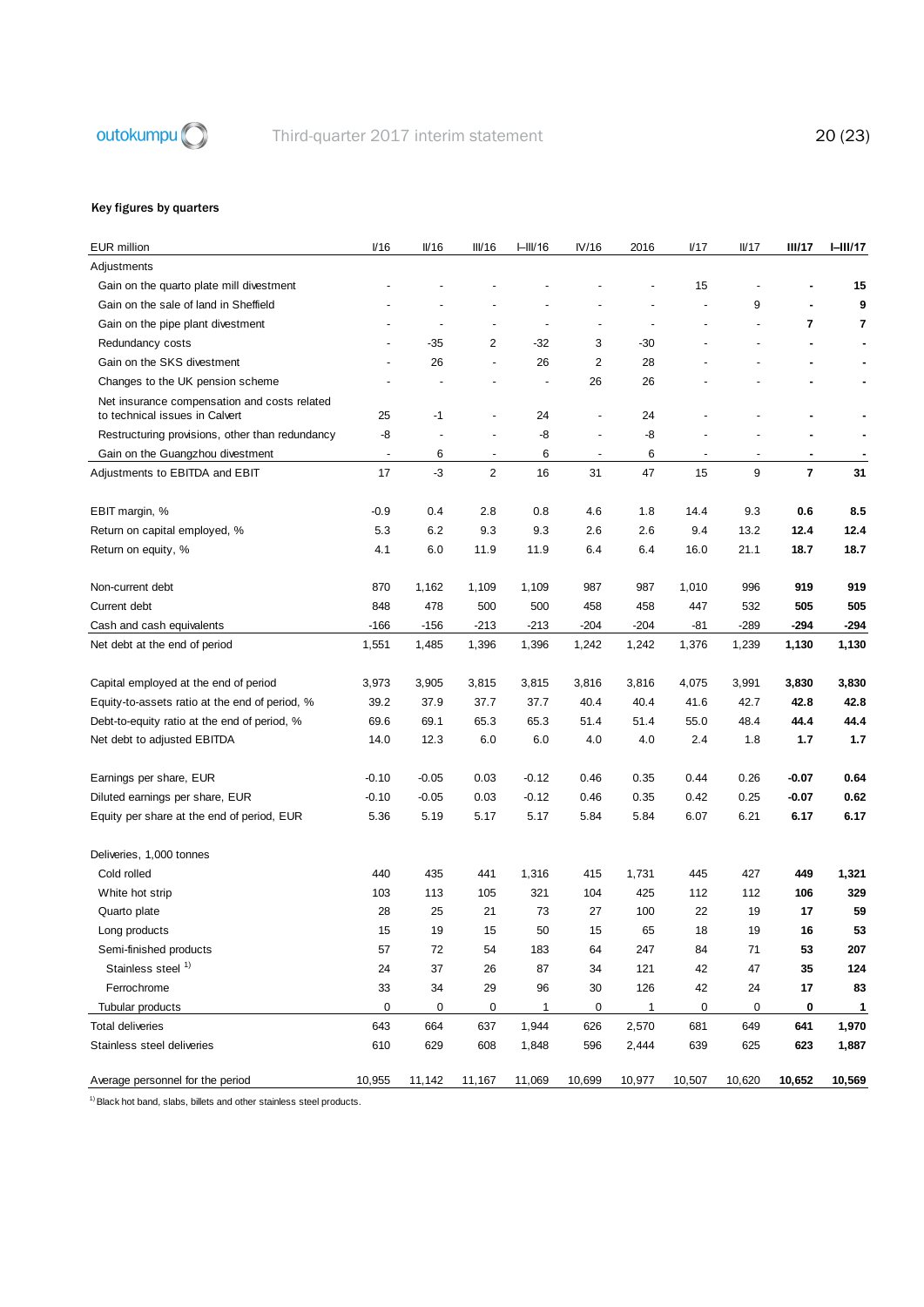

#### Business Area key figures by quarters

| Stainless steel deliveries             |                 |             |                |                  |                  |       |             |                 |                |                 |
|----------------------------------------|-----------------|-------------|----------------|------------------|------------------|-------|-------------|-----------------|----------------|-----------------|
| 1,000 tonnes                           | I/16            | II/16       | III/16         | HIII/16          | IV/16            | 2016  | 1/17        | IVI7            | III/17         | $I=III/17$      |
| Europe total                           | 421             | 413         | 396            | 1,230            | 395              | 1,625 | 415         | 398             | 397            | 1,210           |
| of which intra-group                   | 5               | 4           | 5              | 13               | 3                | 16    | 3           | 5               | 8              | 16              |
| Americas total                         | 161             | 177         | 185            | 523              | 167              | 690   | 182         | 186             | 203            | 571             |
| of which intra-group                   | $\mathbf 0$     | $\mathbf 0$ | 3              | 3                | 0                | 3     | $\mathbf 0$ | 0               | $\mathbf{2}$   | $\mathbf{2}$    |
| Long Products total                    | 50              | 70          | 59             | 179              | 65               | 245   | 75          | 68              | 51             | 194             |
| of which intra-group                   | 18              | 26          | 25             | 68               | 28               | 97    | 30          | 22              | 18             | 70              |
| Group total deliveries                 | 610             | 629         | 608            | 1,848            | 596              | 2,444 | 639         | 625             | 623            | 1,887           |
|                                        |                 |             |                |                  |                  |       |             |                 |                |                 |
| Sales                                  |                 |             |                |                  |                  |       |             |                 |                |                 |
| <b>EUR million</b>                     | V16             | II/16       | III/16         | $I=III/16$       | IV/16            | 2016  | 1/17        | I <sub>17</sub> | III/17         | $I-III/17$      |
| Europe total                           | 988             | 958         | 946            | 2,893            | 1,034            | 3,927 | 1,225       | 1,147           | 1,026          | 3,398           |
| of which intra-group                   | 35              | 36          | 43             | 115              | 36               | 151   | 61          | 62              | 50             | 173             |
| Americas total                         | 301             | 311         | 372            | 984              | 342              | 1,325 | 416         | 409             | 376            | 1,201           |
| of which intra-group                   | 4               | 5           | 10             | 20               | $\overline{2}$   | 21    | 9           | 10              | 4              | 23              |
| Long Products total                    | 100             | 133         | 119            | 352              | 134              | 487   | 173         | 160             | 109            | 442             |
| of which intra-group                   | 27              | 38          | 40             | 105              | 48               | 153   | 56          | 43              | 32             | 131             |
| Other operations total                 | 134             | 131         | 159            | 423              | 144              | 567   | 141         | 121             | 125            | 387             |
| of which intra-group                   | 70              | 74          | 84             | 228              | 61               | 289   | 72          | 64              | 68             | 204             |
| Group total sales                      | 1,386           | 1,379       | 1,419          | 4,183            | 1,506            | 5,690 | 1,757       | 1,659           | 1,482          | 4,898           |
| <b>EBITDA</b>                          |                 |             |                |                  |                  |       |             |                 |                |                 |
| <b>EUR million</b>                     | 1/16            | II/16       | III/16         | $I=III/16$       | IV/16            | 2016  | 1/17        | IVI7            | III/17         | $I-III/17$      |
| Europe                                 | 74              | 47          | 111            | 231              | 117              | 348   | 257         | 178             | 90             | 525             |
| Americas                               | $-12$           | -6          | 12             | -7               | 1                | -6    | 29          | 27              | $-34$          | 22              |
| Long Products                          | $-4$            | $-2$        | $\overline{2}$ | $-5$             | 23               | 18    | 9           | $\overline{7}$  | $-2$           | 13              |
| Other operations and intra-group items | $-11$           | 24          | $-5$           | $\overline{7}$   | $-12$            | $-5$  | 14          | $-3$            | 9              | 20              |
| Group total EBITDA                     | 46              | 62          | 119            | $\overline{227}$ | $\overline{128}$ | 355   | 309         | 209             | 62             | 580             |
| <b>Adjusted EBITDA</b>                 |                 |             |                |                  |                  |       |             |                 |                |                 |
| <b>EUR million</b>                     | 1/16            | II/16       | III/16         | HIII/16          | IV/16            | 2016  | 1/17        | IVI7            | III/17         | $I-III/17$      |
| Europe                                 | 82              | 76          | 107            | 264              | 110              | 374   | 257         | 178             | 90             | 525             |
| Americas                               | $-37$           | -3          | 12             | $-28$            | 1                | $-27$ | 29          | 27              | $-34$          | 22              |
| Long Products                          | $-4$            | $-1$        | $\overline{c}$ | $-3$             | $\overline{c}$   | $-1$  | 9           | $\overline{7}$  | -2             | 13              |
| Other operations and intra-group items | $-11$           | -6          | -4             | $-22$            | $-15$            | $-37$ | $-1$        | $-12$           | $\mathbf 2$    | $-11$           |
| Group total adjusted EBITDA            | $\overline{29}$ | 66          | 116            | 211              | 98               | 309   | 294         | 199             | 56             | 549             |
|                                        |                 |             |                |                  |                  |       |             |                 |                |                 |
| Adjustments to EBITDA and EBIT         |                 |             |                |                  |                  |       |             |                 |                |                 |
| <b>EUR million</b>                     | I/16            | II/16       | III/16         | $I=III/16$       | IV/16            | 2016  | I/17        | I <sub>17</sub> | <b>III/17</b>  | $I-III/17$      |
| Europe                                 | -8              | $-29$       | 4              | $-33$            | $\overline{7}$   | $-26$ |             |                 |                |                 |
| Americas                               | 25              | $-3$        | -0             | 21               |                  | 21    |             |                 |                |                 |
| Long Products                          |                 | $-1$        | $\overline{a}$ | $-1$             | 20               | 19    |             |                 |                |                 |
| Other operations and intra-group items | $\overline{a}$  | 30          | -1             | 29               | 3                | 32    | 15          | 9               | 7              | 31              |
| Group total adjustments                | 17              | $-3$        | $\overline{2}$ | $\overline{16}$  | $\overline{31}$  | 47    | 15          | 9               | $\overline{7}$ | $\overline{31}$ |

Group total adjustments activities were transferred from Other operations to Europe in 2017. Comparable figures for 2016 are presented accordingly.<br>Certain activities were transferred from Other operations to Europe in 201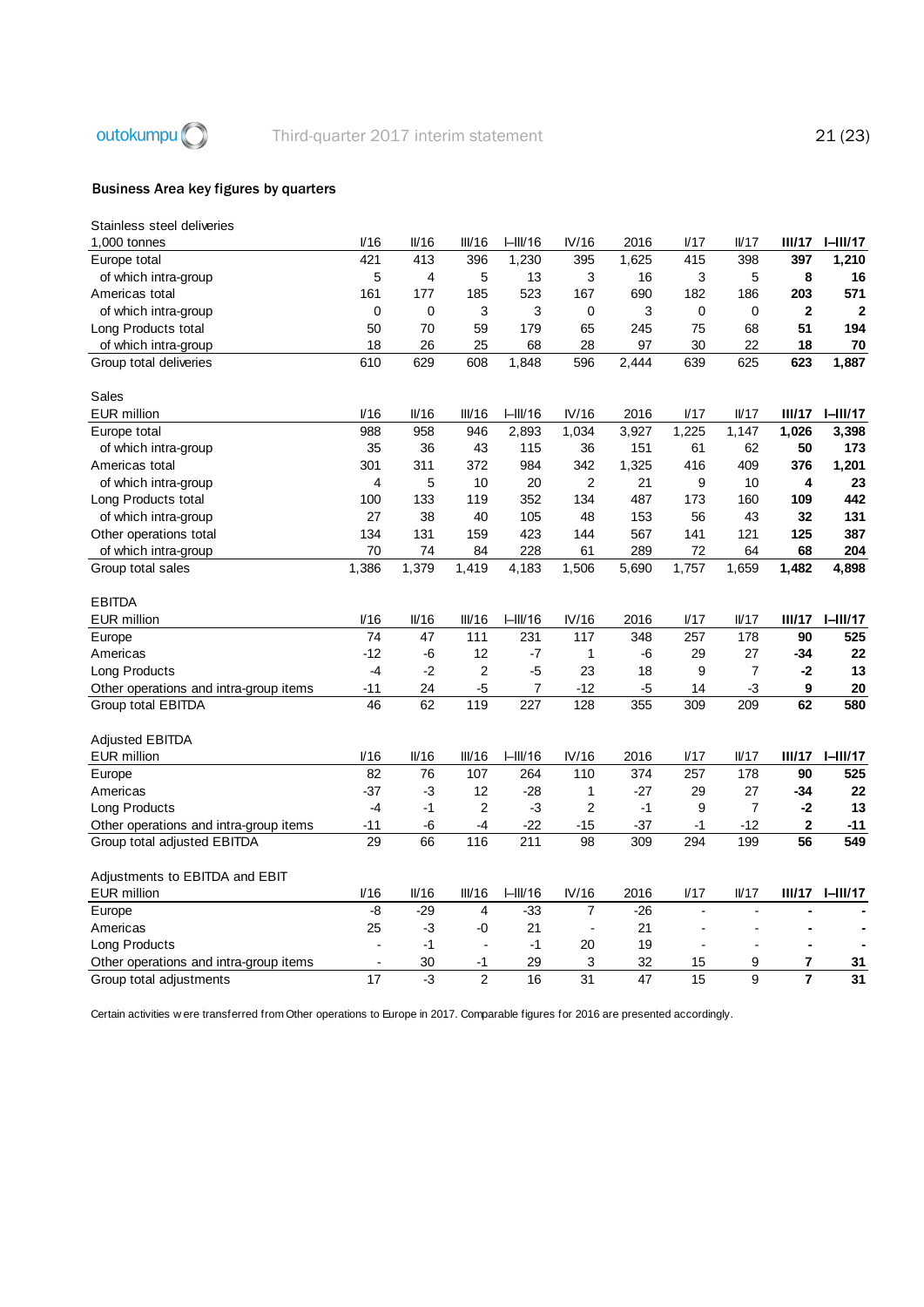

#### EBIT

| <b>EUR</b> million                        | I/16  | II/16          | III/16 | $I-III/16$ | IV/16 | 2016            | 1/17            | $I\!I/17$ | III/17         | $I-III/17$      |
|-------------------------------------------|-------|----------------|--------|------------|-------|-----------------|-----------------|-----------|----------------|-----------------|
| Europe                                    | 33    | $\overline{7}$ | 48     | 88         | 76    | 164             | 218             | 140       | 52             | 410             |
| Americas                                  | $-26$ | $-19$          | $-2$   | $-47$      | $-13$ | $-60$           | 15              | 14        | $-47$          | $-18$           |
| Long Products                             | $-6$  | -4             | $-0$   | $-10$      | 21    | 11              | $\overline{7}$  | 5         | $-4$           | 8               |
| Other operations and intra-group items    | $-13$ | 22             | -6     | 3          | $-15$ | $-12$           | 13              | $-4$      | 7              | 16              |
| Group total EBIT                          | $-12$ | 6              | 40     | 34         | 69    | 103             | 252             | 154       | 9              | 415             |
|                                           |       |                |        |            |       |                 |                 |           |                |                 |
| <b>Adjusted EBIT</b>                      |       |                |        |            |       |                 |                 |           |                |                 |
| <b>EUR</b> million                        | V16   | II/16          | III/16 | $I-III/16$ | IV/16 | 2016            | 1/17            | $I\!I/17$ | III/17         | $I - II I/17$   |
| Europe                                    | 40    | 36             | 44     | 121        | 68    | 190             | 218             | 140       | 52             | 410             |
| Americas                                  | $-50$ | $-16$          | -1     | $-68$      | $-13$ | $-81$           | 15              | 14        | $-47$          | $-18$           |
| Long Products                             | -6    | -3             | -0     | -9         | 1     | -8              | 7               | 5         | -4             | 8               |
| Other operations and intra-group items    | $-13$ | -8             | $-5$   | $-26$      | $-18$ | $-44$           | $-2$            | -14       | 1              | $-16$           |
| Group total adjusted EBIT                 | $-29$ | 9              | 38     | 18         | 38    | $\overline{57}$ | 238             | 145       | $\overline{2}$ | 384             |
|                                           |       |                |        |            |       |                 |                 |           |                |                 |
| Depreciation and amortization             |       |                |        |            |       |                 |                 |           |                |                 |
| <b>EUR</b> million                        | V16   | II/16          | III/16 | $I-III/16$ | IV/16 | 2016            | 1/17            | $I\!I/17$ | III/17         | $I-III/17$      |
| Europe                                    | $-41$ | $-40$          | $-40$  | $-120$     | $-38$ | $-158$          | $-38$           | $-38$     | $-38$          | $-114$          |
| Americas                                  | $-13$ | $-13$          | $-13$  | $-40$      | $-14$ | $-54$           | $-13$           | $-13$     | $-13$          | $-39$           |
| Long Products                             | $-2$  | $-2$           | $-2$   | -5         | $-2$  | $-7$            | $-2$            | $-2$      | $-2$           | -5              |
| Other operations                          | $-1$  | $-1$           | $-1$   | $-4$       | $-3$  | $-7$            | $-2$            | $-2$      | $-2$           | $-5$            |
| Group total depreciation and amortization | $-58$ | $-56$          | $-56$  | $-170$     | $-56$ | $-226$          | $-55$           | $-54$     | $-54$          | $-164$          |
|                                           |       |                |        |            |       |                 |                 |           |                |                 |
| Capital expenditure                       |       |                |        |            |       |                 |                 |           |                |                 |
| <b>EUR</b> million                        | I/16  | II/16          | III/16 | $I-III/16$ | IV/16 | 2016            | 1/17            | $I\!I/17$ | III/17         | $I=III/17$      |
| Europe                                    | 25    | 23             | 28     | 76         | 25    | 101             | 10              | 12        | 23             | 46              |
| Americas                                  | 0     | $\overline{2}$ | 5      | 7          | 10    | 17              | 1               | 6         | 4              | 11              |
| Long Products                             | 0     | 1              | 2      | 3          | 5     | 8               | 3               | 1         | $\mathbf{2}$   | $\overline{7}$  |
| Other operations                          | 6     | $\overline{2}$ | 8      | 17         | 20    | 37              | 5               | 11        | 11             | 27              |
| Group total capital expenditure           | 32    | 28             | 43     | 103        | 61    | 164             | $\overline{19}$ | 31        | 40             | $\overline{90}$ |
|                                           |       |                |        |            |       |                 |                 |           |                |                 |
| Operating capital                         |       |                |        |            |       |                 |                 |           |                |                 |
| <b>EUR</b> million                        | V16   | II/16          | III/16 | $I-III/16$ | IV/16 | 2016            | 1/17            | $I\!I/17$ | III/17         | $I - II I/17$   |
| Europe                                    | 2,636 | 2,545          | 2,463  | 2,463      | 2,419 | 2,419           | 2,546           | 2,548     | 2,546          | 2,546           |
| Americas                                  | 1,211 | 1,178          | 1,175  | 1,175      | 1,127 | 1,127           | 1,245           | 1,139     | 1,049          | 1,049           |
| Long Products                             | 136   | 132            | 139    | 139        | 139   | 139             | 165             | 167       | 152            | 152             |
| Other operations and intra-group items    | $-16$ | 39             | 22     | 22         | $-51$ | $-51$           | $-21$           | 0         | $-42$          | $-42$           |
| Group total operating capital             | 3,967 | 3,893          | 3,799  | 3,799      | 3,635 | 3,635           | 3,934           | 3,854     | 3,705          | 3,705           |

Certain activities w ere transferred from Other operations to Europe in 2017. Comparable figures for 2016 are presented accordingly.